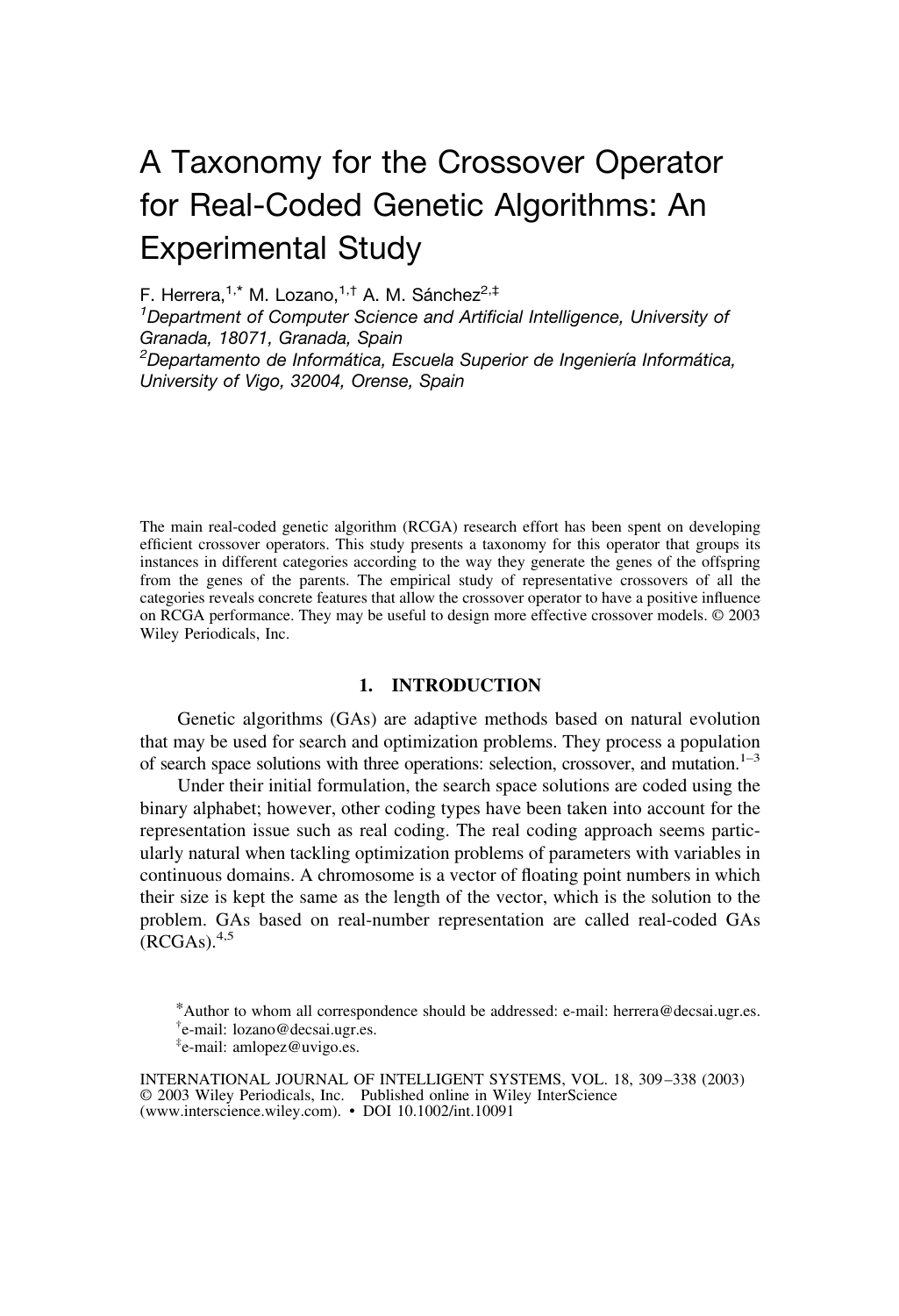Recently, there has been an increasing interest in solving real-world optimization problems using RCGAs. Some of their applications include chemometric problems,<sup>6</sup> neural networks,<sup>7,8</sup> aerospace design,<sup>9-12</sup> biotechnology,<sup>13</sup> control,<sup>14–16</sup> economic,<sup>17</sup> signal processing,<sup>18</sup> microware,<sup>19–21</sup> industrial electronics,<sup>22</sup> industrial engineering,<sup>23,24</sup> tomography,<sup>25</sup> water resources management,<sup>26</sup> and constrained parameter optimization problems.<sup>3</sup>

The crossover operator is a method for sharing information between chromosomes. Generally, it combines the features of two parent chromosomes to form two offspring, with the possibility that good chromosomes may generate better ones. It has always been regarded as the primary search operator in  $GAs^{27-29}$  because it exploits the available information from the population about the search space. Moreover, it is one of the components to consider for improving the behavior of the  $GA.<sup>30</sup>$ 

The main RCGA research effort has been spent on developing efficient crossover operators,<sup>4</sup> and as a result, many different instances have been proposed. At this point, a taxonomy for this operator becomes attractive because it will reveal and allow us to find properties that are needed in an effective real-parameter crossover operator. In this study, we propose a taxonomy that groups the models for this operator in different categories according to the way they generate the genes of the offspring from the genes of the parents. Furthermore, we perform an empirical study of representative instances of all the categories, which provides some clues on the key features that have a positive influence on the crossover behavior.

Section 2 introduces some issues related to real-parameter crossover operators. In Section 3, we present the taxonomy for these operators. In Section 4, we describe an experimental study aimed at determining the goodness associated with the different groups. Section 5 includes our conclusions and summarizes a few new promising studies on the topic.

#### **2. CROSSOVER OPERATORS FOR RCGAs**

In this section, we deal with the main aspects of the crossover operators for RCGAs. In Section 2.1, we explain the three mechanisms involved in the application of the crossover operator. This is useful to establish the particular features of the crossover operators analyzed in this study. In Section 2.2, we define different real-parameter crossover instances that appear in the GA literature. In Section 2.3, we examine the availability of these operators to adopt different exploration or exploitation degrees. Finally, in Section 2.4, we review some attempts made for specifying guidelines for the design of crossover operators for real coding.

#### **2.1. The Crossover Operator**

The application of the crossover operator is performed by means of three different mechanisms: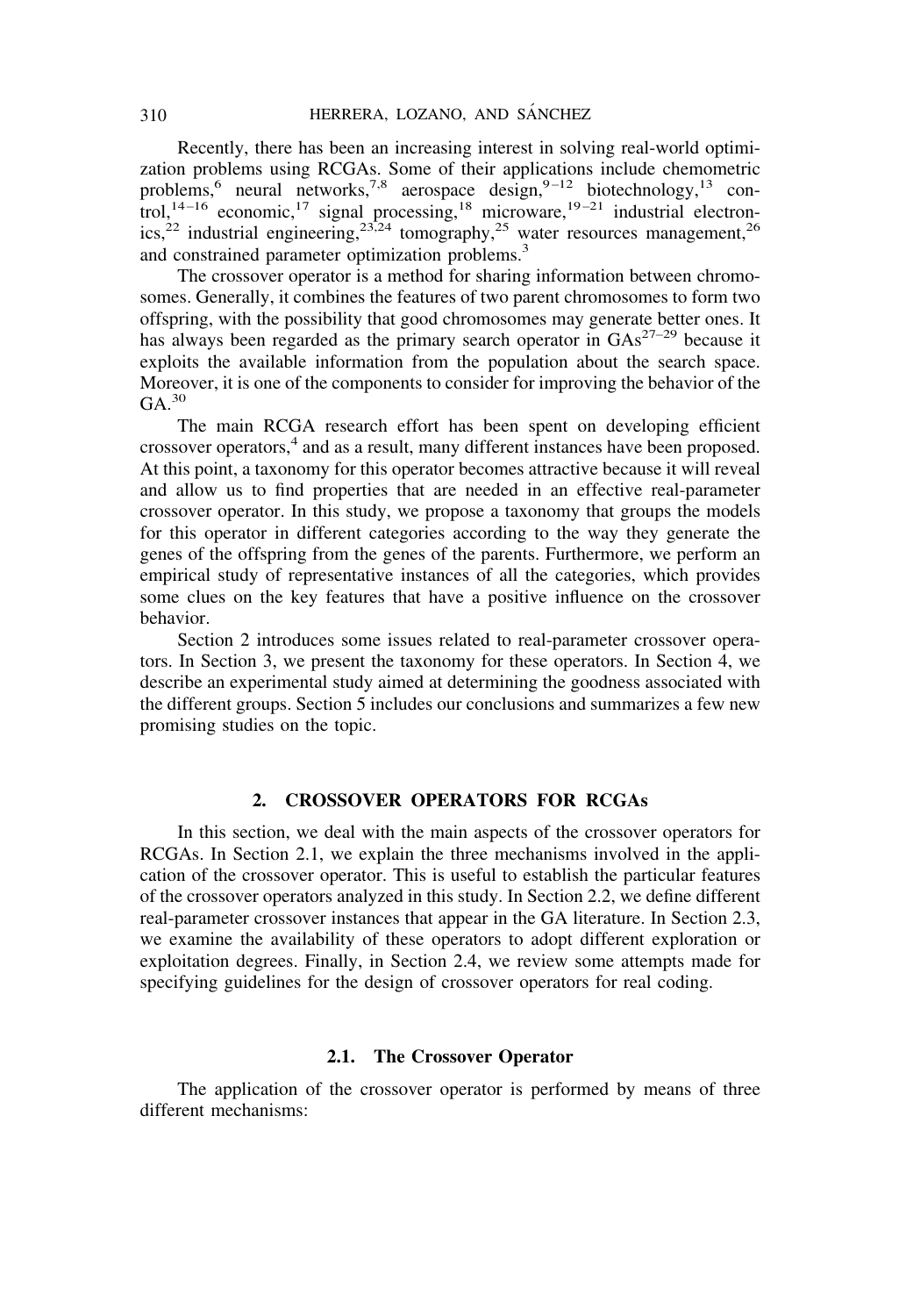- (1) Mating selection mechanism (MSM). The MSM determines the way the chromosomes are mated for applying the crossover to them. The most common MSM pairs the parents randomly. However, other approaches have appeared.<sup>31-33</sup>
- (2) Offspring generation mechanism (OGM). The OGM produces new chromosomes from each set of parents formed by the MSM. All the OGMs proposed for the binary coding may be adapted for working under the real coding. However, this coding offers the possibility of defining a wide variety of special OGMs that take advantage of its numerical nature. Generally, they calculate the value of the genes corresponding to each position in the offspring by combing numerically the values of the genes of the parents in this position.
- (3) Offspring selection mechanisms (OSM). Between all the offspring generated for each set of parents, this mechanism chooses the ones that will be population members. One of the most used OSMs selects the best offspring as elements for the next population.34–36

Usually, the crossover operator is applied to pairs of chromosomes, generating two offspring for each one of them, which are introduced in the population.<sup>1</sup> However, multiparent crossover operators have been proposed, which combine the features of more than two parents for generating the offspring.<sup>34,37–39</sup> Furthermore, crossover operators with multiple descendents have been presented, 34-36,40-42 which produce more than two offspring for each group of parents. In this case, the OSM limits the number of offspring that will be population members. All of the offspring may be created using the same  $OGM^{34,42}$  or by means of different  $OGMs.<sup>35</sup>$ 

We should emphasize that this study relies on crossover operators for real coding that require only two parents.

#### **2.2. Crossover Operators for Real Coding**

Let us assume that  $C_1 = (c_1^1, \ldots, c_n^1)$  and  $C_2 = (c_1^2, \ldots, c_n^2)$  are two chromosomes that have been selected to apply the crossover operator to them. In the following list we describe the operation of different crossover operators for RCGAs and show their effects:

Simple crossover.<sup>1,2</sup> A position  $i \in \{1, 2, ..., n-1\}$  is chosen randomly and two new chromosomes are built:

$$
H_1 = (c_1^1, c_2^1, \dots, c_i^1, c_{i+1}^2, \dots, c_n^2)
$$
  

$$
H_2 = (c_1^2, c_2^2, \dots, c_i^2, c_{i+1}^1, \dots, c_n^1)
$$

Two-point crossover.<sup>43</sup> Two-point crossover is a generalization of the simple crossover. Two points of crossover are selected randomly  $(i, j \in \{1, 2, ..., n-1\}$  with  $i < j$ ,



**Figure 1.** Arithmetical crossover with different values for  $\lambda$ .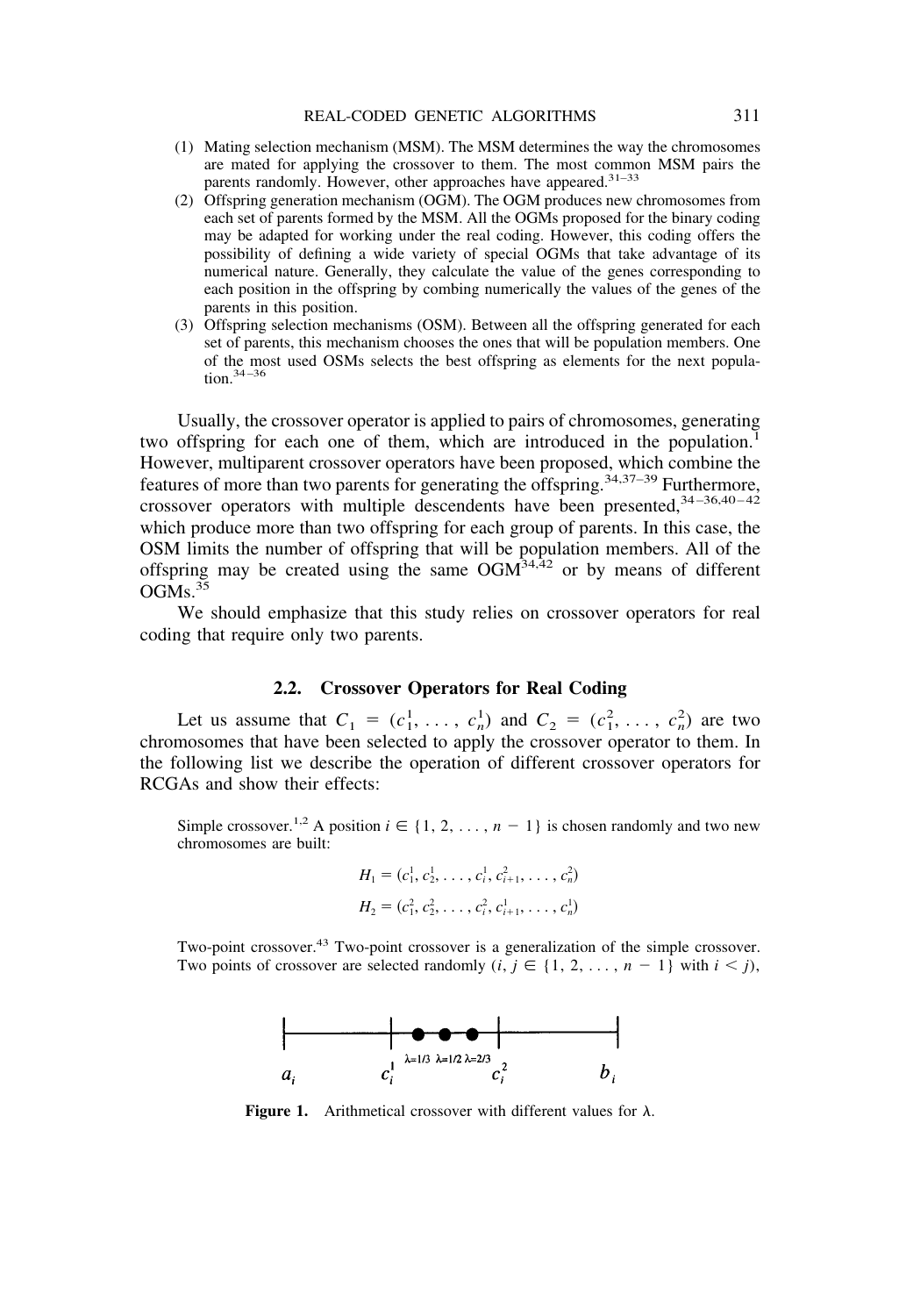

**Figure 2.** Geometrical crossover with different values for  $\omega$ .

and the segments of the parent, defined by them, are exchanged for generating two offspring:

$$
H_1 = (c_1^1, c_2^1, \dots, c_i^2, c_{i+1}^2, \dots, c_j^2, c_{j+1}^1, \dots, c_n^1)
$$
  

$$
H_2 = (c_1^2, c_2^2, \dots, c_i^1, c_{i+1}^1, \dots, c_j^1, c_{j+1}^2, \dots, c_n^2)
$$

Uniform crossover.<sup>44</sup> Two offspring are created,  $H_k = (h_1^k, \ldots, h_i^k, \ldots, h_n^k), k = 1, 2$ . The value of each gene in the offspring is determined by the random uniform choice of the values of this gene in the parents:

$$
h_i^k = \begin{cases} c_i^1 & \text{if } u = 0\\ c_i^2 & \text{if } u = 1 \end{cases}
$$

*u* being a random number that can have a value of zero or one.

Arithmetical crossover.<sup>3</sup> Two offspring are produced (Figure 1),  $H_k = (h_1^k, \ldots, h_i^k, \ldots)$  $h_n^k$ ,  $k = 1, 2$ , where  $h_i^1 = \lambda \cdot c_i^1 + (1 - \lambda) \cdot c_i^2$  and  $h_i^2 = \lambda \cdot c_i^2 + (1 - \lambda) \cdot c_i^1$ , where  $\lambda \in [0, 1]$ .

Geometrical crossover.<sup>45</sup> Two offspring are built (Figure 2),  $H_k = (h_1^k, \ldots, h_i^k, \ldots, h_n^k)$  $k = 1, 2$ , where  $h_i^1 = c_i^{1^{\omega}} \cdot c_i^{2^{1-\omega}}$  and  $h_i^2 = c_i^{2^{\omega}} \cdot c_i^{1^{1-\omega}}$ , with  $\omega \in [0, 1]$ .<br>BLX- $\alpha$  (Figure 3).<sup>46,47</sup> Two offspring are generated,  $H_k = (h_1^k, \ldots, h_i^k, \ldots, h_n^k)$ ,  $k =$ 

1, 2, where  $h_i^k$  is a randomly (uniformly) chosen number from the interval  $[C_{\min}^m - I\alpha,$  $C_{\text{max}} + I\alpha$ ], where  $C_{\text{max}} = \max\{c_i^1, c_i^2\}$ ,  $C_{\text{min}} = \min\{c_i^1, c_i^2\}$ , and  $I = C_{\text{max}} - C_{\text{min}}$ .<br>BLX- $\alpha$ - $\beta$  (Figure 4).<sup>48</sup> Let's suppose that  $C_1$  is the parent with best fitness. Then, two offspring are produced,  $H_k = (\dot{h}_1^k, \ldots, h_i^k, \ldots, h_n^k), k = 1, 2$ , where  $h_i^k$  is a randomly (uniformly) chosen number from the interval  $[c_i^1 - I \cdot \alpha, c_i^2 + I \cdot \beta]$  if  $c_i^1 \leq c_i^2$ , or from  $[c_i^2 - I \cdot \beta, c_i^2 + I \cdot \alpha]$  otherwise.

Wright's heuristic crossover (Figure 5).<sup>36</sup> Let's assume that the fitness of  $C_1$  is better than the one of  $C_2$ . Then, two offspring are generated,  $H_k = (h_1^k, \ldots, h_i^k, \ldots, h_n^k), k = 1$ , 2, where  $h_i^k = u \cdot (c_i^1 - c_i^2) + c_i^1$  and *u* is a random number belonging to [0, 1].

Linear BGA crossover (Figure 6).<sup>49</sup> Under the same consideration as mentioned previously,  $h_i^k = c_i^1 \pm r_i \cdot \gamma \cdot \Lambda$ , where the minus sign is chosen with a probability of 0.9,  $r_i =$  $(0.5 \cdot (b_i - a_i), \gamma = \sum_{k=0}^{15} \alpha_k 2^{-k}$ , where  $\alpha_i \in \{0, 1\}$  is randomly generated with  $p(\alpha_i = 1)$ 1) = 1/16 and  $\Lambda = [(\overline{c_i^2} - c_i^1)/||C_1 - \overline{c_2}||].$ 

Simulated binary crossover (Figure 7):<sup>4,50</sup> Two offspring are generated,  $H_k = (h_1^k, \ldots, h_k^k)$  $h_i^k$ , ...,  $h_n^k$ ),  $k = 1, 2$ , where

$$
h_i^1 = \frac{1}{2} \cdot [(1 - \beta_k) \cdot c_i^1 + (1 + \beta_k) \cdot c_i^2] \quad \text{and} \quad h_i^2 = \frac{1}{2} \cdot [(1 + \beta_k) \cdot c_i^1 + (1 - \beta_k) \cdot c_i^2],
$$



**Figure 3.** BLX- $\alpha$ .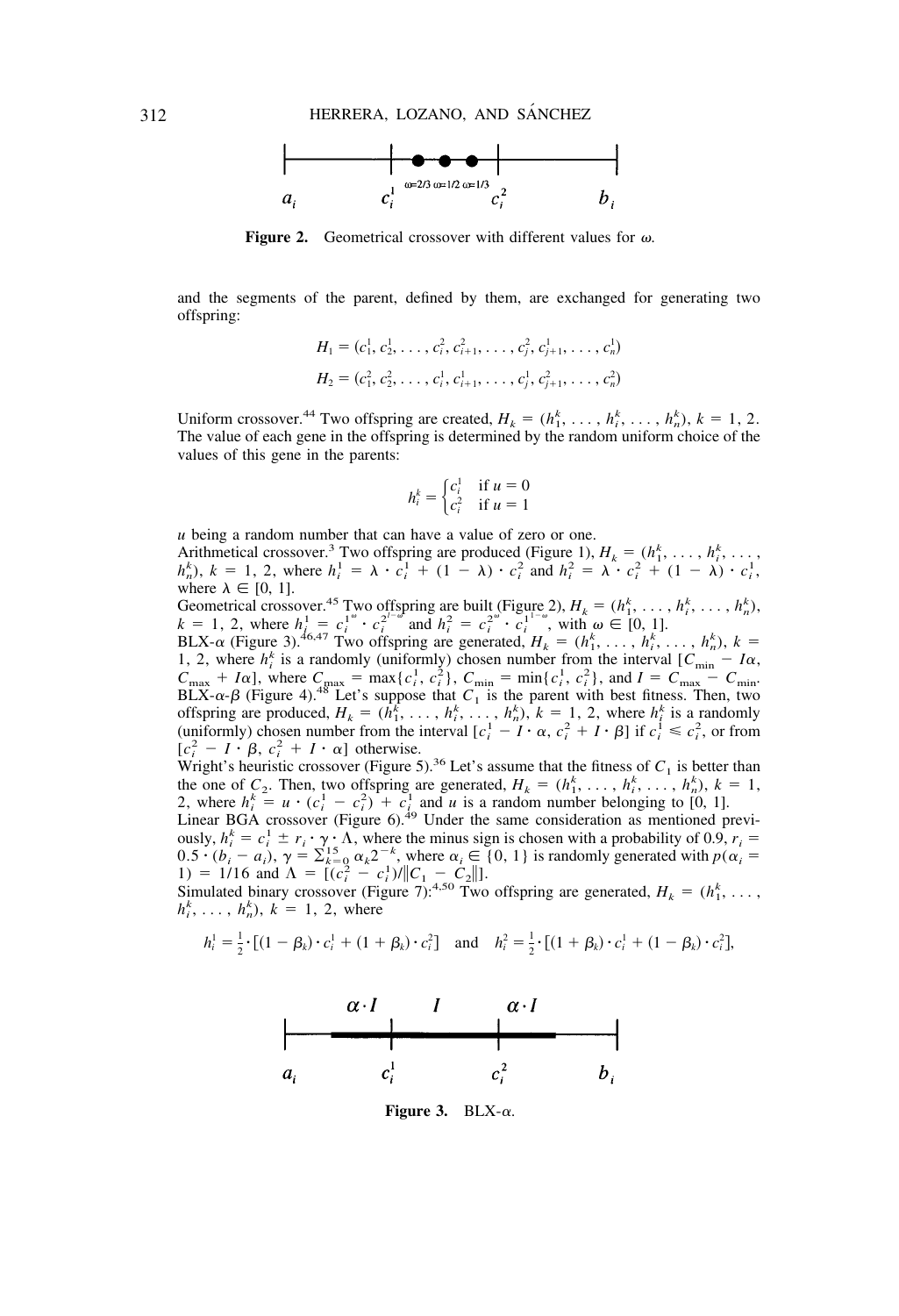

**Figure 4.** BLX- $\alpha$ - $\beta$ .

 $\beta_k$ ( $\geq$ 0) is a sample from a random number generator having the density

$$
p(\beta) = \begin{cases} \frac{1}{2} \cdot (\eta + 1)\beta^{\eta}, & \text{if } 0 \le \beta \le 1 \\ \frac{1}{2} \cdot (\eta + 1)\frac{1}{\beta^{\eta+2}}, & \text{if } \beta > 1 \end{cases}
$$

This distribution can be obtained easily from a uniform  $u(0, 1)$  random number source by the transformation

$$
\beta(u) = \begin{cases}\n(2u)^{1/(\eta+1)} & \text{if } u(0, 1) \leq \frac{1}{2} \\
[2(1-u)]^{1/(\eta+1)} & \text{if } u(0, 1) > \frac{1}{2}\n\end{cases}
$$

Fuzzy recombination (FR) (Figure 8).<sup>51</sup> Two offspring are produced,  $H_k = (h_1^k, \ldots, h_k^k)$  $h_i^k$ , ...,  $h_n^k$ ),  $k = 1, 2$ . The probability that the *i*th gene in an offspring has the value  $\nu_i$ is given by the distribution  $p(\nu_i) \in \{\phi(c_i^1), \phi(c_i^2)\}\$  where  $\phi(c_i^1)$  and  $\phi(c_i^2)$  are triangular probability distributions having the features shown in Figure 8  $(c_i^1 \leq c_i^2)$  is assumed). Linear crossover (LX) (Figure 9):<sup>36</sup> Three offspring,  $H_k = (h_1^k, \ldots, h_i^k, \ldots, h_n^k), k =$ 1, 2, 3, are calculated:

$$
h_i^1 = \frac{1}{2}c_i^1 + \frac{1}{2}c_i^2, \quad h_i^2 = \frac{3}{2}c_i^1 - \frac{1}{2}c_i^2, \quad \text{and} \quad h_i^3 = -\frac{1}{2}c_i^1 + \frac{3}{2}c_i^2
$$

With this type of crossover an OSM is applied, which chooses the two most promising offspring of the three to substitute their parents in the population.<br>Max-Min-arithmetical crossover (MMAX) (Figure 10).<sup>35</sup>  $H_k = (h_1^k, \ldots, h_i^k, \ldots, h_n^k)$ ,

with  $k = 1, 2, 3, 4$ , are generated:

$$
h_i^1 = \lambda c_i^1 + (1 - \lambda)c_i^2, \quad h_i^2 = \lambda c_i^2 + (1 - \lambda)c_i^1,
$$
  

$$
h_i^3 = \min\{c_i^1, c_i^2\}, \quad \text{and} \quad h_i^4 = \max\{c_i^1, c_i^2\}
$$

The two best chromosomes are selected as final descendants for the new population. Dynamic crossover (Figure 11).<sup>52</sup> Four offspring are generated because the Dubois  $\overline{\mathcal{F}}$ -crossover,  $\mathcal{F}$ -crossover,  $\mathcal{M}^+$ -crossover, and  $\mathcal{M}^-$ -crossover were applied to them (see Appendix A). An OSM is used, which chooses the two most promising offspring of the four to substitute their parents in the population.



**Figure 5.** Wright's heuristic crossover.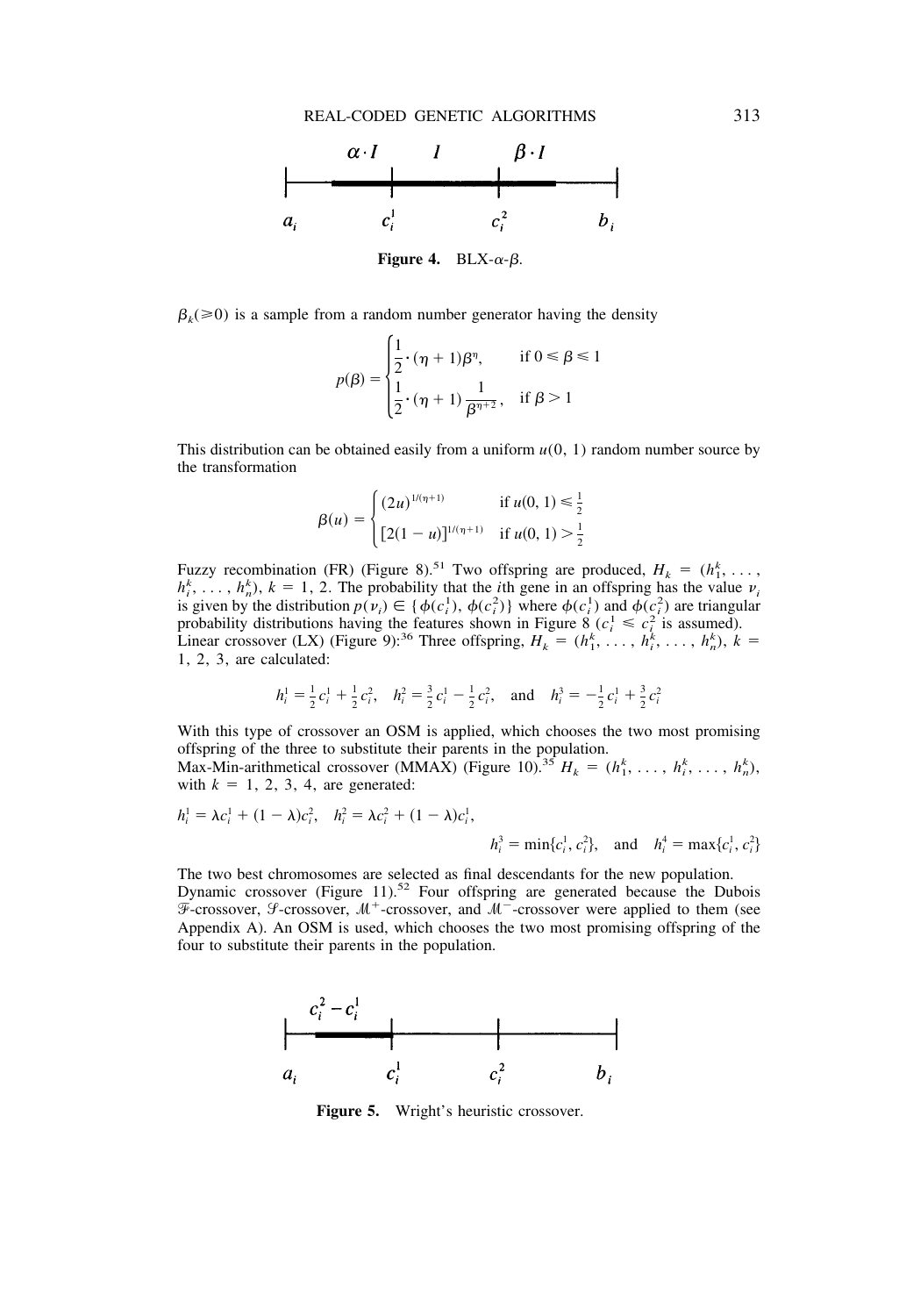

**Figure 6.** Linear BGA crossover.

Dynamic heuristic crossover (DHX) (Figure 12).<sup>52</sup> Two offspring are generated: one with the dynamic dominated crossover and the other with the dynamic biased crossover (see Appendix B).

#### **2.3. Exploration and Exploitation**

Real-parameter crossover operators are able to produce exploration or exploitation (at different degrees) depending on the way in which they handle the current diversity of the population. They may either generate additional diversity starting from the current one (therefore exploration takes effect) or use this diversity for creating better elements (therefore exploitation comes into force). This is possible because of their self-adaptive features.<sup>28,53,54</sup>

The performance of an RCGA on a particular problem will be determined by the degrees of exploration and exploitation associated with the crossover operator being applied. Next, we introduce basic ideas about the availability of the crossover for adapting different exploration or exploitation degrees.

Let's consider  $c_i^1$ ,  $c_i^2 \in [a_i, b_i]$  two genes to be combined with  $\alpha_i = \min\{c_i^1, c_i^2\}$  $c_i^2$ } and  $\beta_i = \max\{c_i^1, c_i^2\}$ . The action interval  $[a_i, b_i]$  of these genes can be divided into three intervals:  $[a_i, \alpha_i]$ ,  $[\alpha_i, \beta_i]$ , and  $[\beta_i, b_i]$ . These intervals bind three regions to which the resultant genes of some combination of the former may belong. In addition, considering a region  $[\alpha'_i, \beta'_i]$  with  $\alpha'_i \leq \alpha_i$  and  $\beta'_i \geq \beta_i$  would seem reasonable (Figure 13).

These intervals may be classified as exploration or exploitation zones as is shown in Figure 13. The interval with both genes being the extremes is an exploitation zone because any gene  $g_i$  generated by a crossover in this interval fulfills max $\{|g_i - \alpha_i|, |g_i - \beta_i|\} \leq |\alpha_i - \beta_i|$ . The two intervals that remain on both sides are exploration zones because this property is not fulfilled. The region



**Figure 7.** Simulated binary crossover.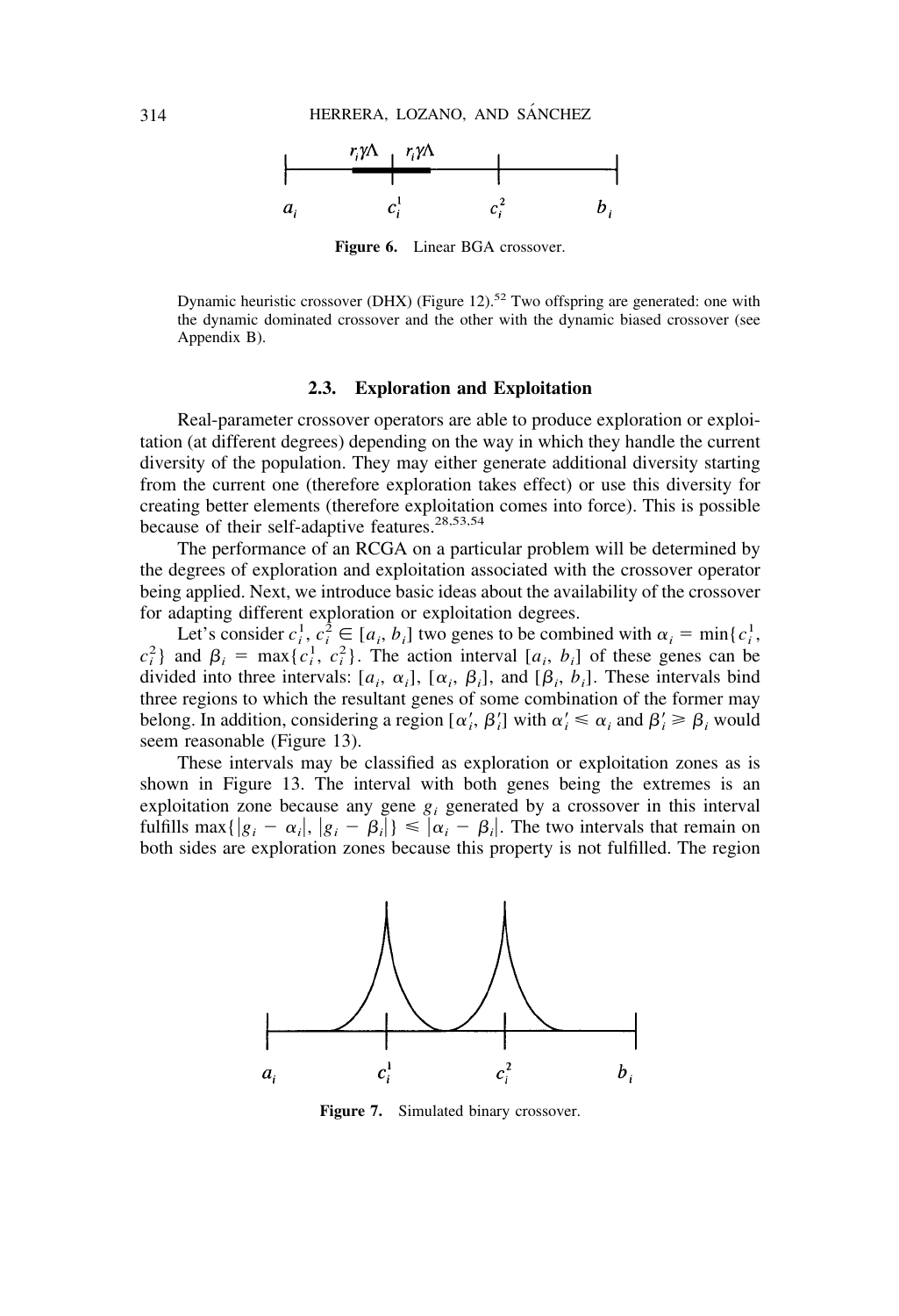| Prob. Dist.   | <b>Minimum Value</b>               | Modal<br><b>Value</b> | <b>Maximum Value</b>               |
|---------------|------------------------------------|-----------------------|------------------------------------|
| $\phi(c_i^1)$ | $ c_i^1 - d \cdot  c_i^2 - c_i^1 $ |                       | $ c_i^1 + d \cdot  c_i^2 - c_i^1 $ |
| $\phi(c_i^2)$ | $ c_i^2 - d \cdot  c_i^2 - c_i^1 $ |                       | $ c_i^2 + d \cdot  c_i^2 - c_i^1 $ |



with extremes  $\alpha'_i$  and  $\beta'_i$  could be considered as a relaxed exploitation zone. Therefore, exploration and/or exploitation degrees may be assigned to any crossover operator for RCGAs regarding the way in which these intervals are considered for generating genes.

The arithmetical crossover with  $\lambda = 0.5$  is a clear example of an exploitative crossover operator. Contrarily, this operator will show exploration for  $\lambda > 1$  or  $\lambda <$ 0. An example of crossover showing relaxed exploitation is  $BLX-\alpha$ . In the absence of selection pressure, all values of  $\alpha < 0$  will show a tendency for the population to converge toward values in the center of their ranges, producing low diversity levels in the population and inducing a possible premature convergence toward nonoptimal solutions. Only when  $\alpha$  < 0.5 is a balanced relationship between the convergence (exploitation) and divergence (exploration) reached, because the probability that an offspring will lie outside its parents becomes equal to the probability that it will lie between its parents.

#### **2.4. Principles for the Design of the Crossover**

In Refs. 28 and 55, the following guidelines for designing crossovers for RCGAs are proposed:

Guideline 1. The crossover operator should preserve the statistics of the population such as mean vector and the variance-covariance matrix.



**Figure 9.** LX.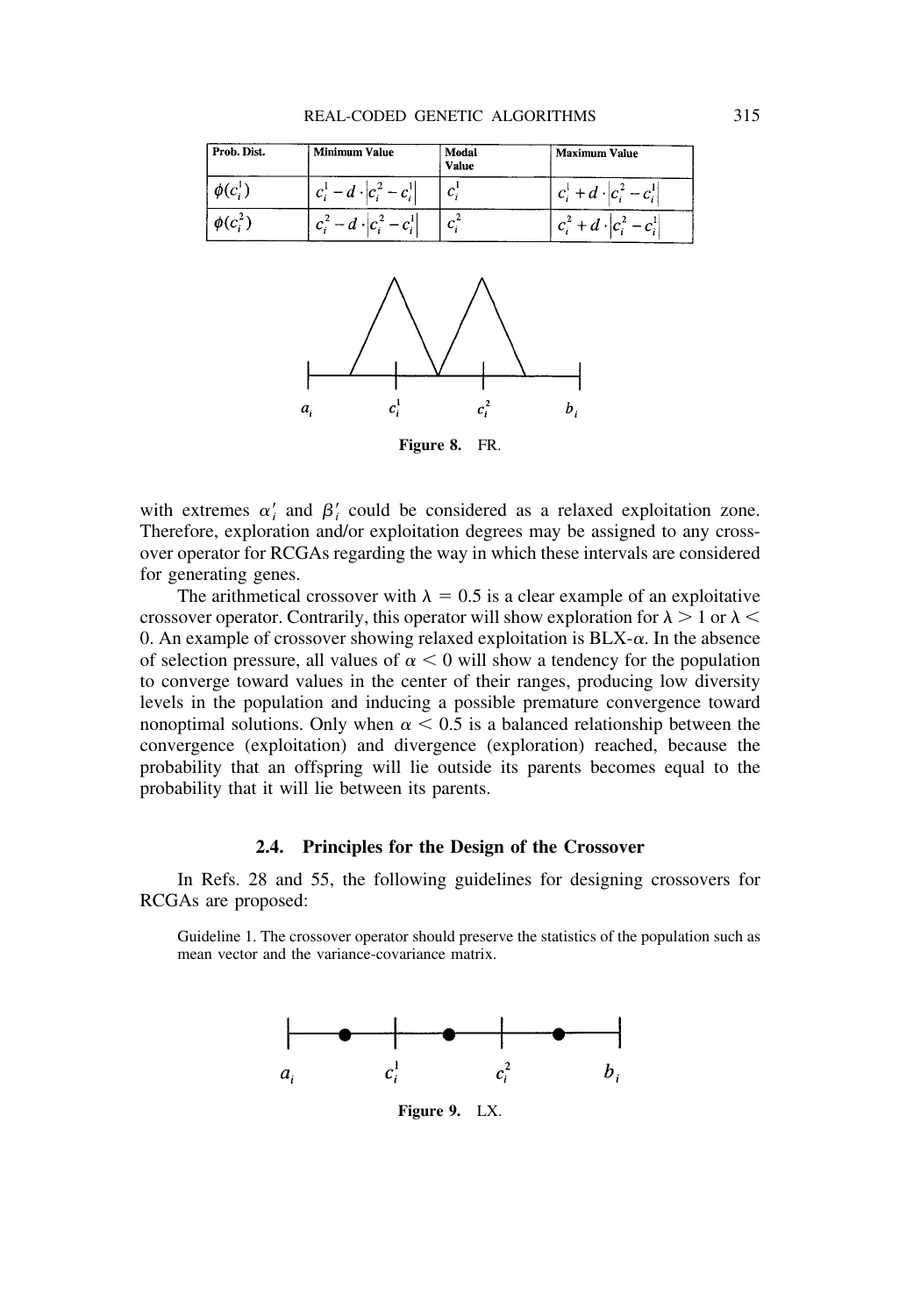

Guideline 2. Crossover operators should generate offspring having as much diversity as possible under constraint of Guideline 1.

Guideline 3. Guideline 1 is a guideline when the selection operator works ideally. However, it may fail to suggest a good region to be searched by the population. To make the search robust, children should be distributed more widely than in Guideline 1. It should be noted that the Guideline 1 gives a reference point, and there exists a trade-off between efficiency and robustness in adopting this guideline.

In Ref. 53, two properties that the crossover should have for successful applications in real-valued search spaces are postulated (which agree with Guidelines 1 and 2):

- (1) The crossover operator must produce a children population that has the same mean as that in the parent population.
- (2) The variance of the resulting children population may be larger than that of the parent population.

Guideline 2 helps to maintain a balance between the spread of solutions under selection and crossover operators. Because selection emphasizes good solutions by eliminating bad solutions in a population, it may, generally, reduce the diversity of the population. If the crossover operator also has a tendency to reduce the diversity of the population, the overall search algorithm may not have adequate power to adapt to any function landscape.<sup>54</sup> This guideline reveals the importance of considering the exploration and relaxed exploitation intervals for designing crossover operators for RCGAs. This is also shown in Ref. 5, which is an empirical study comparing several crossovers.

Finally, there are a number of theoretical studies involved with trying to understand the properties of different real-parameter crossover operators.  $53,56-62$ 

#### **3. TAXONOMY FOR THE CROSSOVER OPERATOR FOR RCGAs**

In this section, we propose a taxonomy that classifies the crossover operators for the RCGAs presented in Section 2.2. in different groups, focusing on the



**Figure 11.** Dynamic crossover.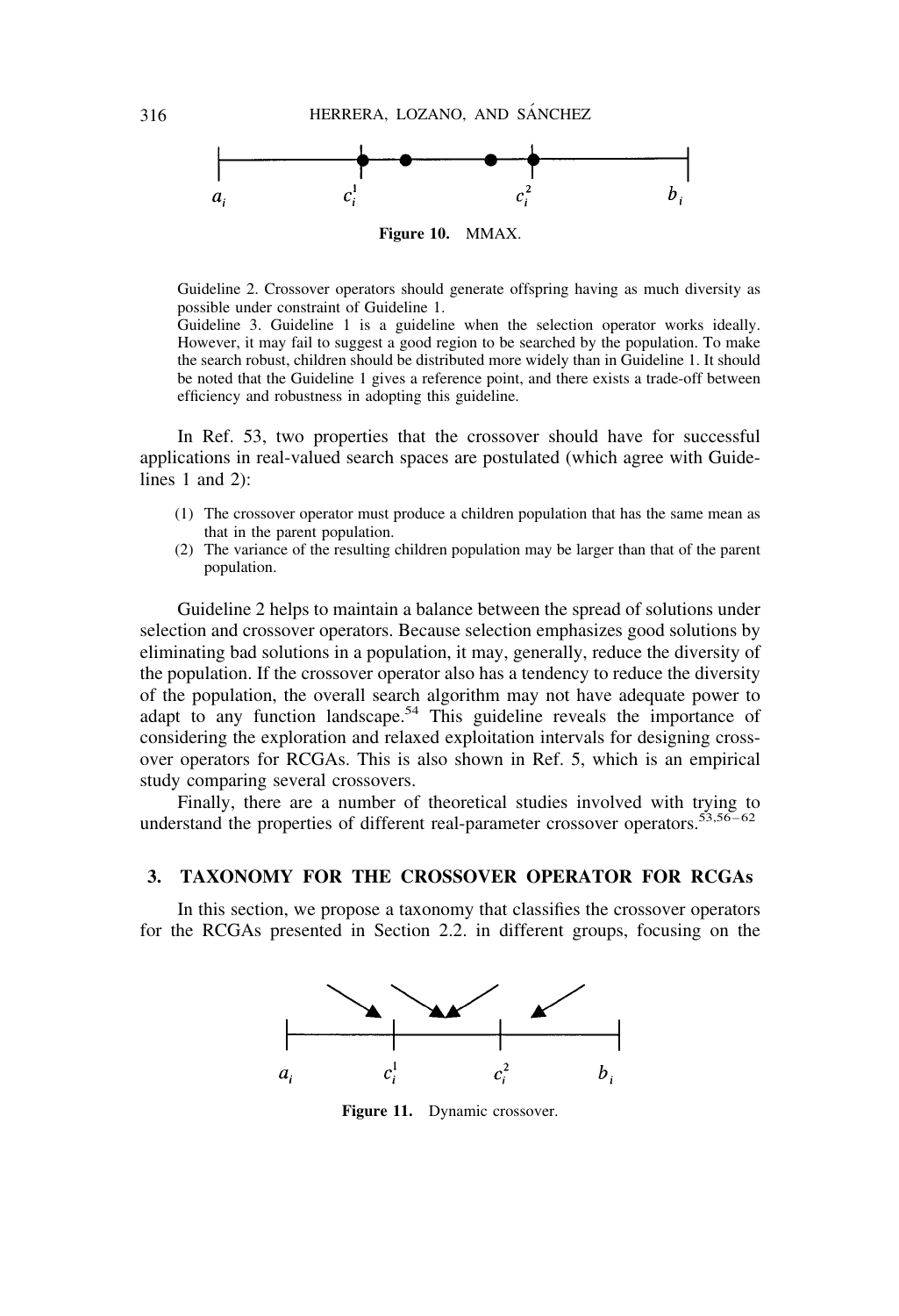

features associated with the OGMs that are applied on the parents to obtain the offspring. This taxonomy may be useful to discover the features that allow the crossover operator to have a positive influence on performance. They include whether they preserve the genes of the parents in the offspring, whether the genes of the offspring are obtained from an aggregation function in which its arguments are the genes of the parents, or whether the genes in the offspring are generated from a probability distribution defined on the neighborhoods of the genes of the parents.

The taxonomy presented is composed of the following four groups:

Discrete crossover operators (DCOs). This category groups all the crossover operators presented for binary coding, which are directly applicable to real coding. It includes the simple, two-point and uniform crossover operators. With these crossovers, the value of each gene in the offspring coincides with the value of this gene in one of the parents ( $h_i \in$  $\{c_i^1, c_i^2\}$ ), i.e., the values of the genes in the parents are not transformed numerically for obtaining the values of the genes in the offspring. Geometrically, DCOs generate a corner of the hypercube defined by the component of the two parents. The effect of these operators, according to the intervals of the generation of genes, is shown in Figure 14.

Aggregation-based crossover operators (ABCOs). The ABCOs include operators that use an aggregation function that numerically combines the values of the genes of the parents to generate the value of the genes of the offspring. If  $[a_i, b_i]$  is the action interval for the *i*th gene, an aggregation function  $f_i : [a_i, b_i] \rightarrow [a'_i, b'_i]$  ( $[a'_i, b'_i] \subseteq [a_i, b_i]$ ) should be provided. Then, the value for the *i*<sup>th</sup> gene of the offspring is computed as  $f_i(c_i^1, c_i^2)$ . The arithmetical, geometrical, and LX operators are representatives of ABCOs. In the case of the arithmetical and LX, the aggregation functions are linear combinations of  $c_i^1$  and  $c_i^2$ . The ABCOs act as shown in Figure 15, which indicates that the ABCOs may generate genes in the exploitation interval or in the exploration interval.

Neighborhood-based crossover operators (NBCOs). This group includes crossovers that determine the genes of the offspring extracting values from intervals defined by neighborhoods associated with the genes of the parents throughout probability distributions. Examples of NBCOs are  $BLX-\alpha$ , simulated binary crossover, and FR, which are based on uniform, exponential, and triangular probability distributions, respectively. Figure 16



**Figure 13.** Action interval for  $c_i^1$  and  $c_i^2$ .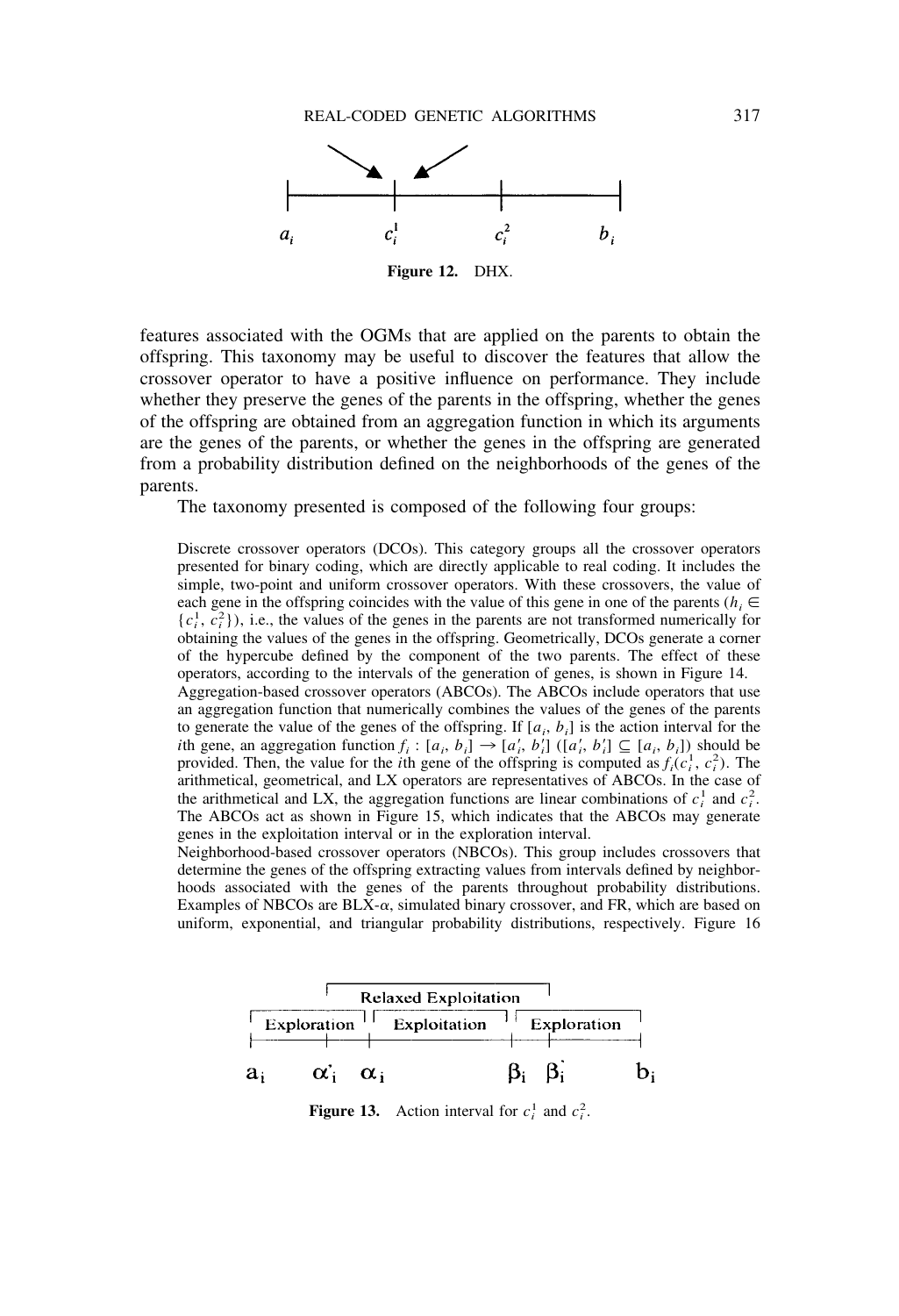

shows the neighborhoods considered by NBCOs. In general, this type of operator generates genes in relaxed exploitation intervals.

Hybrid crossover operators (HCOs). These crossover operators produce offspring by applying OGMs that belong to the different categories. The MMAX is an HCO, because it creates two offspring by means of DCOs (the maximum and minimum) and two by an ABCO (the arithmetical). This operator allows different levels of exploitation and exploration to be introduced simultaneously in the search process.

Table I shows the classification of the crossover operators described in Section 2.2, according to the taxonomy presented.

Finally, both ABCOs and NBCOs dispose of heuristic crossover operators, which take into account the goodness of the parents for generating the offspring, with the objective of leading the search process toward the most promising zones, e.g., DHX (ABCOs), Wright's heuristic crossover, linear BGA crossover, and  $BLX-\alpha-\beta$  (NBCOs).

#### **4. EXPERIMENTS**

Minimization experiments on the test suite (described in Appendix C) were performed with the aim of determining if differences on performance exist between crossover operators that belong to the categories of the taxonomy proposed. If this occurs, then, we will be able to discover specific features that allow the crossover operator to have a positive influence on RCGA behavior.

We have considered a generational RCGA model that applies the nonuniform mutation operator.<sup>3</sup> This operator has been widely used, reporting good results.<sup>5</sup> The selection probability calculation follows linear ranking<sup>63</sup> ( $\eta_{\text{min}} = 0.75$ ) and the sampling algorithm is the stochastic universal sampling.<sup>64</sup> The elitist strategy<sup>65</sup> is



**Figure 15.** Possible gene values computed by ABCOs from  $c_i^1$  and  $c_i^2$ .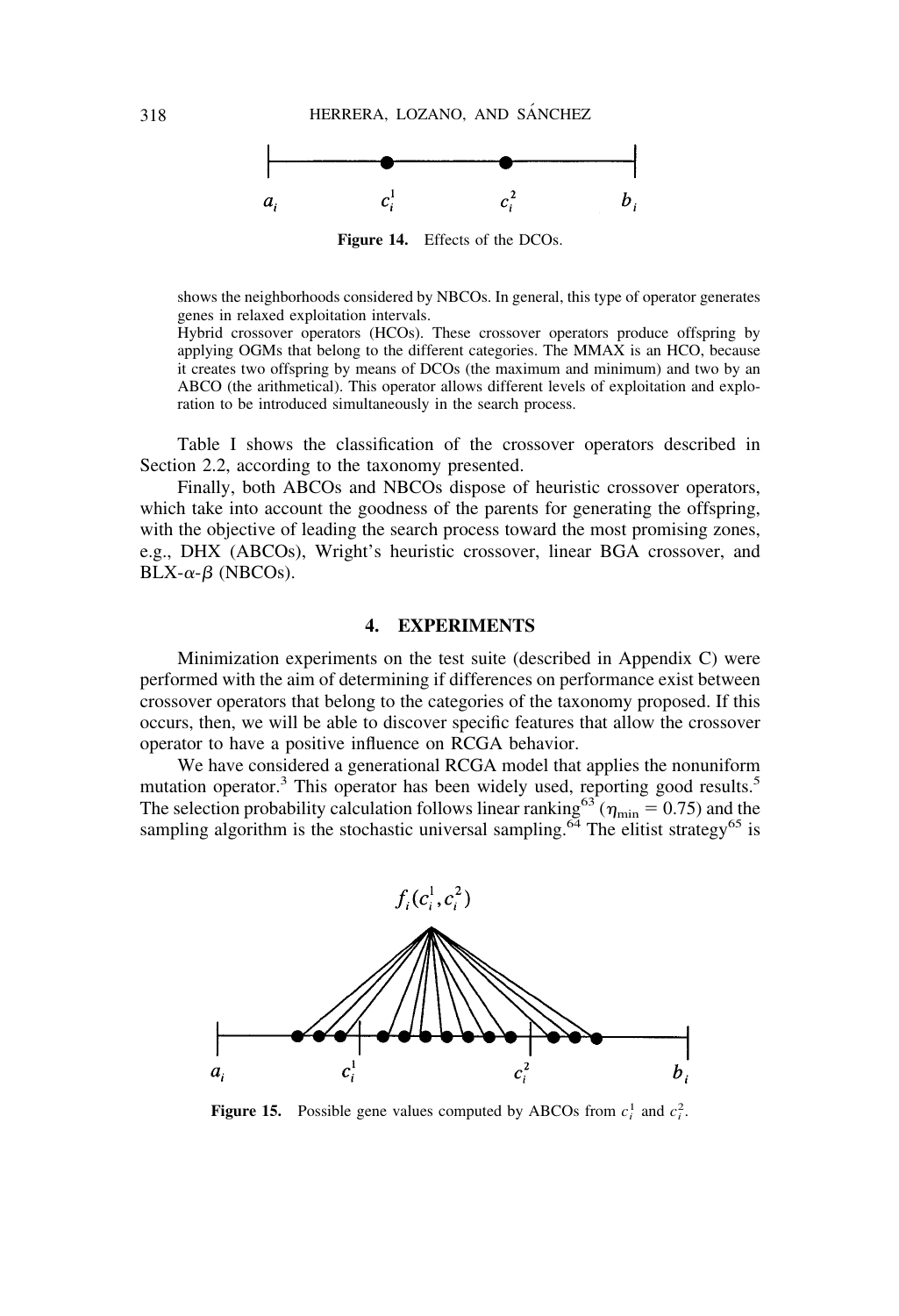

**Figure 16.** Neighborhoods taken into account by NBCOs.

considered as well, which involves making sure that the best-performing chromosome always survives intact from one generation to the next.

We have implemented different RCGAs that are distinguished regarding the crossover operator applied. They are shown in Table II. The population size is 61 individuals, the probability of updating a chromosome by mutation is 0.125, and the crossover probability is 0.6. We executed all the algorithms 30 times, each one with a maximum of 100,000 evaluations.

#### **4.1. Results**

Tables DI–DVII in Appendix D show our results. The performance measures used are the following:

- *A* performance: average of the best-fitness function found at the end of each run.
- SD performance: standard deviation.
- *B* performance: best of the fitness values averaged as *A* performance.

The T1 and T2 columns in these tables show the result of the *t*-test (at 0.05 level of significance) as follows:

| Crossover          | <b>DCOs</b> | ABCOs | <b>NBCOs</b> | <b>HCOs</b> |
|--------------------|-------------|-------|--------------|-------------|
| Simple             | X           |       |              |             |
| Two-point          | X           |       |              |             |
| Uniform            | X           |       |              |             |
| Arithmetical       |             | X     |              |             |
| Geometric          |             | X     |              |             |
| Linear             |             | X     |              |             |
| Wright's heuristic |             | X     |              |             |
| Linear BGA         |             | X     |              |             |
| Dynamic            |             | X     |              |             |
| Dynamic heuristic  |             | X     |              |             |
| $BLX-\alpha$       |             |       | X            |             |
| $BLX-\alpha-\beta$ |             |       | X            |             |
| Simulated binary   |             |       | X            |             |
| <b>FR</b>          |             |       | X            |             |
| <b>MMAX</b>        |             |       |              | X           |

**Table I.** Classification of the crossover operators for RCGAs.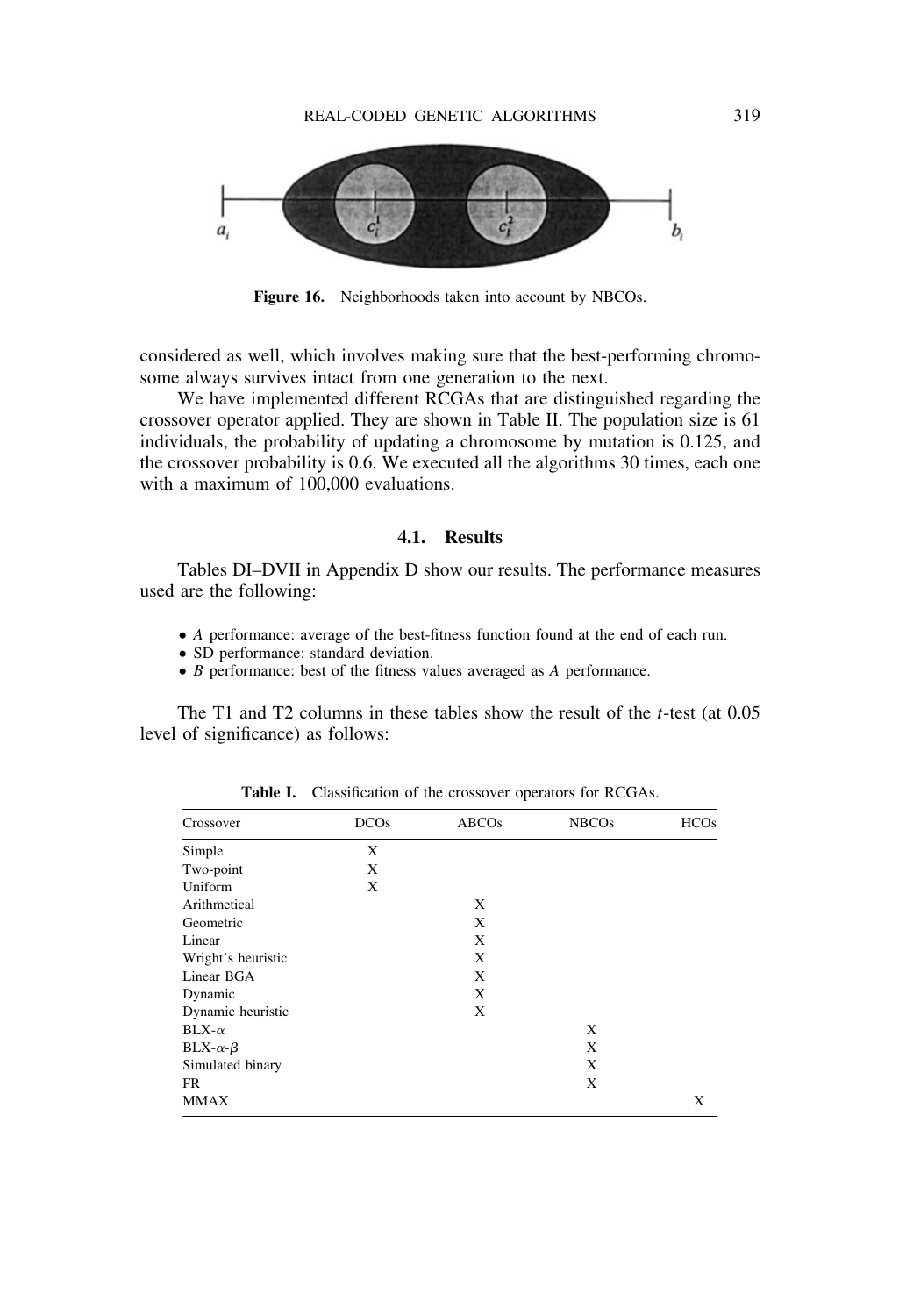#### 320 HERRERA, LOZANO, AND SÁNCHEZ

| <b>RCGAs</b> | Crossover operator                                        |
|--------------|-----------------------------------------------------------|
| SX           | Simple crossover                                          |
| AX           | Arithmetical crossover ( $\lambda = 0.25$ )               |
| GX           | Geometrical crossover ( $\omega = 0.25$ )                 |
| $BLX-0$      | BLX- $\alpha$ ( $\alpha = 0.0$ )                          |
| $BLX-0.3$    | BLX- $\alpha$ ( $\alpha = 0.3$ )                          |
| $BLX-0.5$    | BLX- $\alpha$ ( $\alpha = 0.5$ )                          |
| $SBX-2$      | Simulated binary crossover ( $\eta = 2$ )                 |
| $SBX-5$      | Simulated binary crossover ( $\eta = 5$ )                 |
| FR.          | Fuzzy recombination ( $d = 0.5$ )                         |
| $BLX-0.5-0$  | BLX- $\alpha$ - $\beta$ ( $\alpha$ = 0.5 and $\beta$ = 0) |
| <b>WHX</b>   | Wright's heuristic crossover                              |
| 2PX          | Two-point crossover                                       |
| UX           | Uniform crossover                                         |
| <b>BGAX</b>  | Linear BGA crossover                                      |
| <b>DHX</b>   | Dynamic heuristic                                         |
| <b>MMAX</b>  | Max-min-arithmetical crossover ( $\lambda = 0.25$ )       |
| DX           | Dynamic crossover                                         |
| LX           | Linear crossover                                          |

**Table II.** RCGA instances implemented.

- T1 is introduced to ascertain if differences in the *A* performance for the best crossover operator are significant when compared with the one for the other crossovers in the respective table. Only crossovers that generate two offspring are considered. Therefore, this column is empty for MMAX, DX, and LX.
- In T2, the same comparison is made, but taking into account all the crossover operators.

In these columns, the crossover with the best *A* performance value is marked with \*\*, and the direction of any significant differences is denoted either by a plus sign (+) for an improvement in *A* performance or an approximate sign ( $\cong$ ) for nonsignificant differences.

#### **4.2. Analysis of the Results**

We performed the analysis of the results from a double perspective. First, in Section 4.2.1, we examine the results for the crossover operators that produce two offspring. Then, in Section 4.2.2, we study the crossover operators with multiple descendents, which generate more than two offspring and select the two best offspring to replace the parents in the population (MMAX, DX, and LX). Finally, in Section 4.2.3, we make conclusions from the results for all the groups of the taxonomy.

#### *4.2.1. Crossover Operators with Two Offspring*

Table III shows the percentages in which each crossover operator with two offspring has obtained the best *A* performance on all test functions. Their columns have the following information: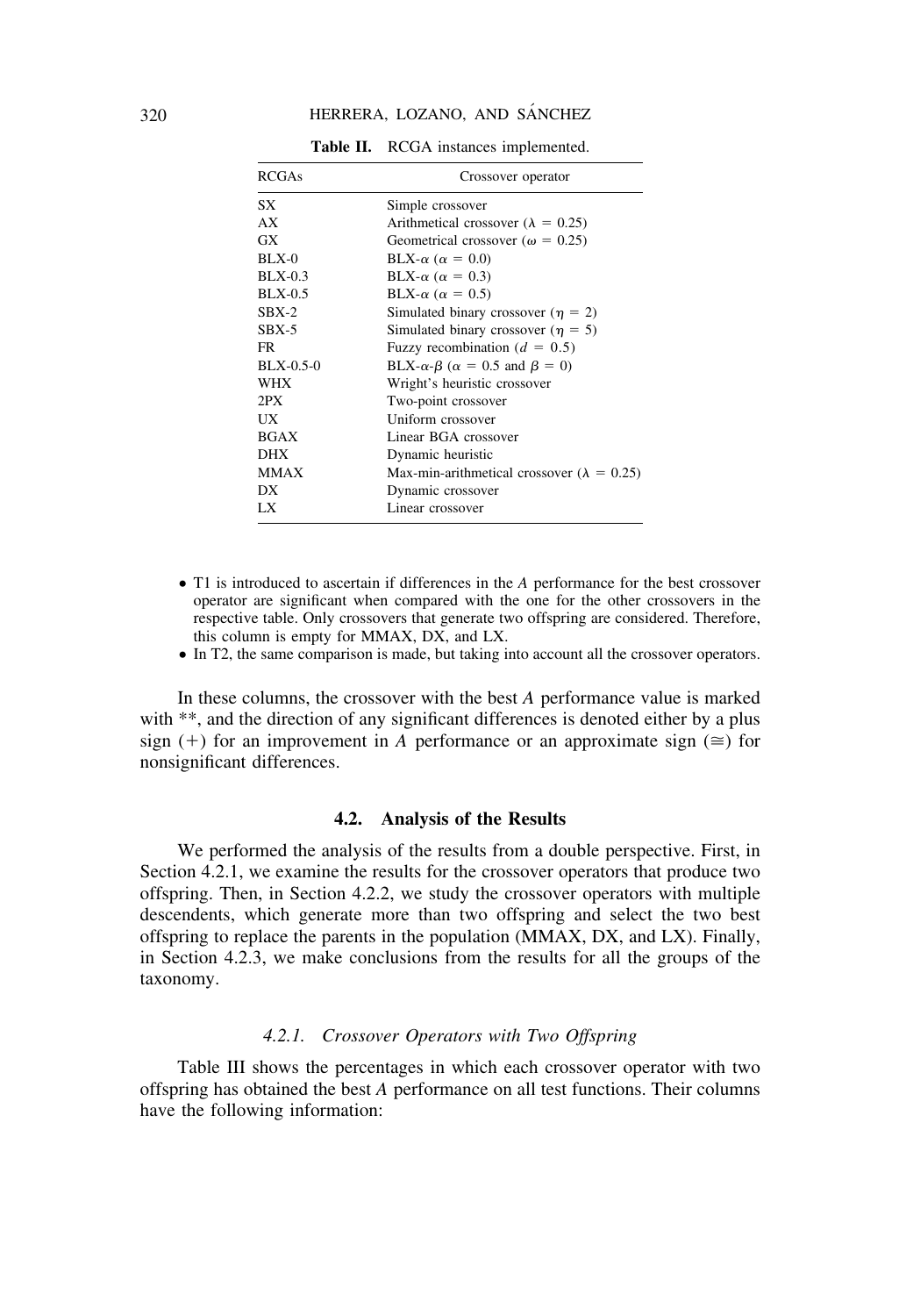|             |                                 | <b>Best</b>                   |            |                                    |                        |
|-------------|---------------------------------|-------------------------------|------------|------------------------------------|------------------------|
| Crossover   | Best average/<br>best $t$ -test | average/<br>similar $t$ -test | Total best | Similar t-test/<br>no best average | Total best/<br>similar |
| <b>DHX</b>  | 23.07%                          | 15.38%                        | 38.45%     | 15.38%                             | 53.83%                 |
| FR.         | $0\%$                           | 23.07%                        | 23.07%     | 30.76%                             | 53.83%                 |
| $BLX-0.3$   | $0\%$                           | 7.69%                         | 7.69%      | 38.45%                             | 46.14%                 |
| SBX2        | $0\%$                           | 7.69%                         | 7.69%      | 30.76%                             | 38.45%                 |
| SBX5        | $0\%$                           | 7.69%                         | 7.69%      | 23.07%                             | 30.76%                 |
| AX          | $0\%$                           | 7.69%                         | 7.69%      | 15.38%                             | 23.07%                 |
| UX          | $0\%$                           | 7.69%                         | 7.69%      | 7.69%                              | 15.38%                 |
| BLX-0       | $0\%$                           | $0\%$                         | $0\%$      | 23.07%                             | 23.07%                 |
| $BLX-0.5$   | $0\%$                           | $0\%$                         | $0\%$      | 23.07%                             | 23.07%                 |
| 2PX         | $0\%$                           | $0\%$                         | $0\%$      | 15.38%                             | 15.38%                 |
| <b>GX</b>   | $0\%$                           | $0\%$                         | $0\%$      | 15.38%                             | 15.38%                 |
| SX          | $0\%$                           | $0\%$                         | $0\%$      | 15.38%                             | 15.38%                 |
| <b>BGAX</b> | $0\%$                           | $0\%$                         | $0\%$      | 7.69%                              | 7.69%                  |
| WHX         | $0\%$                           | $0\%$                         | $0\%$      | $0\%$                              | $0\%$                  |

**Table III.** Analysis for the crossover operators with two offspring.

- Best average/best *t*-test. Percentage of test functions in which the crossover has obtained the best *A* performance (\*\* in T1 column) and the application of the *t*-test confirms that it is the best [plus sign  $(+)$  in the T1 column associated with the other crossovers].
- Best average/similar *t*-test. This column shows the same information as the previous column, but there is a different crossover with no differences in *A* performance, according to the *t*-test (there is another crossover with  $a \approx$  sign in the T1 column).
- Total best. Percentage of test functions in which the crossover operator achieves the best *A* performance, without considering the *t*-test. This percentage is calculated as the sum of the previous two columns.
- Similar *t*-test/no best average. Percentage of test functions in which the crossover operator shows, after the application of the *t*-test, nonsignificant differences in *A* performance regarding the best value ( $\cong$  in the T1 column).
- Total best/similar. Percentage of test functions in which the crossover operator obtains either the best *A* behavior or one similar to the best. This percentage is the result of the sum of the two previous columns.

The best crossovers are the DHX, FR, BLX- $\alpha$ , and SBX:

- DHX produces two offspring around the best parent, one using exploration intervals and the another by means of the exploitation interval. In addition, it provides diversity levels that decrease with time, introducing a heuristic local tuning that becomes effective for RCGA performance.52
- The common feature of FR, BLX- $\alpha$ , and SBX is that they are NBCOs that build the offspring through relaxed exploitation intervals. This confirms the importance of considering this type of interval for designing crossover operators for RCGAs<sup>5,47,66</sup> (Section 2.4).

Now, we make some conclusions about the performance of the groups of the taxonomy that include crossovers with two offspring. To do this, we have introduced Table IV, which refers to the categories of the taxonomy.

The following most profitable groups are ABCOs and NBCOs: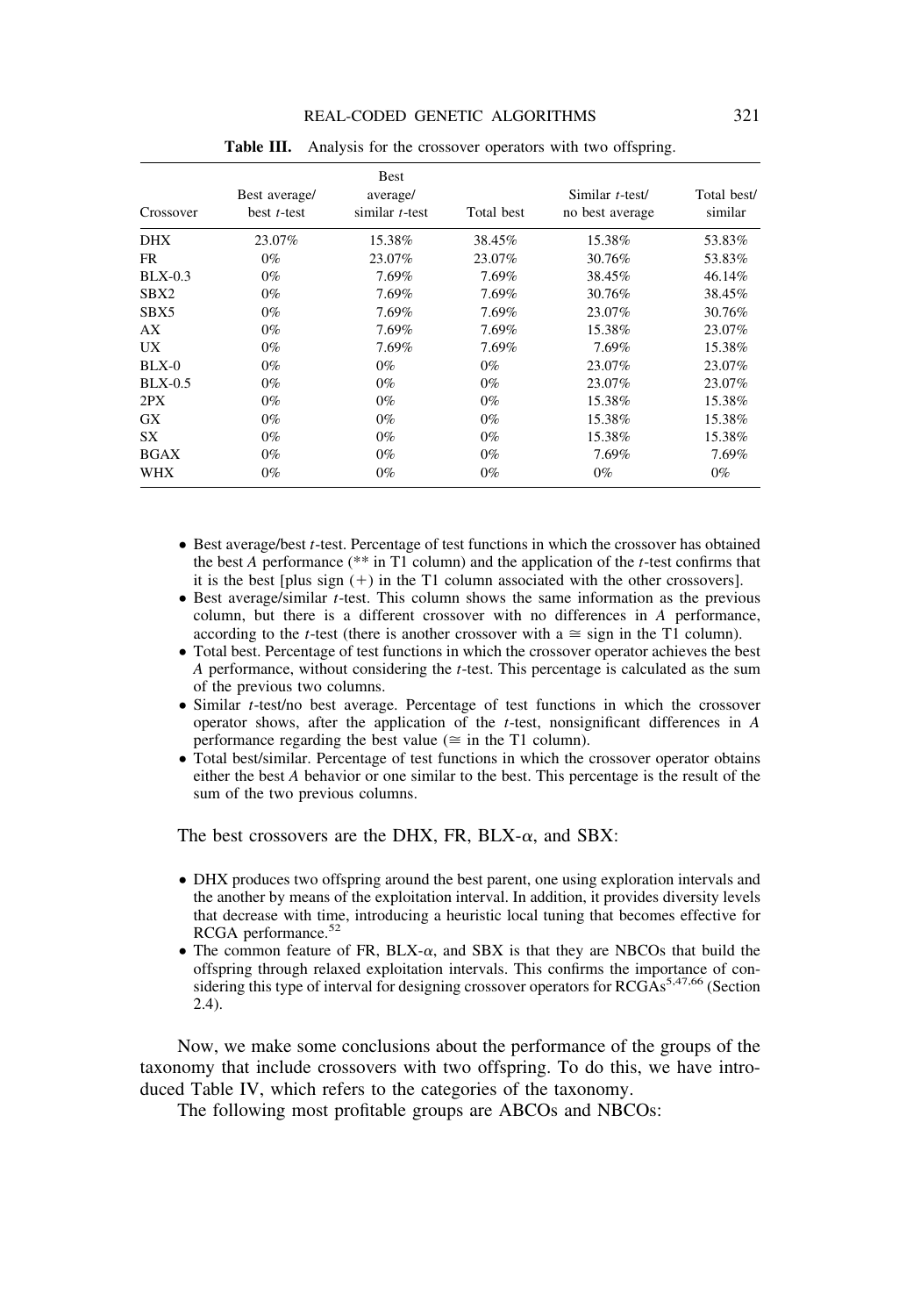| Taxonomy groups | Best average/<br>best $t$ -test | Best<br>average/<br>similar $t$ -test | Total best | Similar t-test/<br>no best average | Total best/<br>similar |
|-----------------|---------------------------------|---------------------------------------|------------|------------------------------------|------------------------|
| ABCOs           | 23.07%                          | 23.07%                                | 46.14%     | 30.76%                             | 76.9%                  |
| <b>NBCOs</b>    | 23.07%                          | 23.07%                                | 46.14%     | 30.76%                             | 76.9%                  |
| <b>DCOs</b>     | $0\%$                           | 7.69%                                 | 7.69%      | 7.69%                              | 15.38%                 |

**Table IV.** Analysis for the groups of the taxonomy that include crossovers with two offspring.

- ABCOs achieve the best *A* performance for six test functions: Sphere (Table DI), Rastrigin (Table DII), Rosenbrock (Table DIV), polynomial fitting problem (Table DIV), Ackley (Table DV), and Bohachevsky (Table DVI). In addition, after the application of the *t*-test, three ABCO instances are the best, whereas the other three are similar to crossover operators of the NBCO category.
- For six test functions, the best *A* results are returned by NBCOs: Schwefel (Table DI), Griewangk (Table DII), E-F10 (Table DIII), system of linear equations (Table DIII), FMS parameter identification (Table DV), and Colville (Table DVII). Again, the *t*-test confirms that three NBCO instances are the best and that the other three present similarities with ABCOs.

DCOs outperform the other categories only on the Watson's function (Table DVI); however, the *t*-test reveals that their results are similar to the ones for crossover operators in other categories.

#### *4.1.2. Crossovers with Two Offspring vs. Crossovers with Multiple Descendents*

This section compares the performance of the crossover operators with two offspring with one of the crossover operators with multiple descendents (MMAX, DX, and LX). Table V contains the same information as Table III for the crossover operators that have obtained the best *A* performance for each one of the 13 test functions, considering all the crossovers (Tables DI–DVII, column T2).

Two important observations are shown in Table V:

| Crossover | Best average/<br>best $t$ -test | <b>Best</b><br>average/<br>similar $t$ -test | Total best | Similar t-test/<br>no best average | Total best/<br>similar |
|-----------|---------------------------------|----------------------------------------------|------------|------------------------------------|------------------------|
| DHX       | 23.07%                          | 15.38%                                       | 38.45%     | 7.69%                              | 46.14%                 |
| FR        | 15.38%                          | $0\%$                                        | 15.38%     | 7.69%                              | 23.07%                 |
| $SBX-2$   | $0\%$                           | $0\%$                                        | $0\%$      | 7.69%                              | 7.69%                  |
| $SBX-5$   | 7.69%                           | $0\%$                                        | 7.69%      | 15.38%                             | 23.07%                 |
| MMAX      | $0\%$                           | 7.69%                                        | 7.69%      | 15.38%                             | 23.07%                 |
| DX        | $0\%$                           | $0\%$                                        | $0\%$      | 7.69%                              | 7.69%                  |
| LX        | 23.07%                          | 7.69%                                        | 30.76%     | 7.69%                              | 38.45%                 |

**Table V.** Results analysis of the best crossover operators.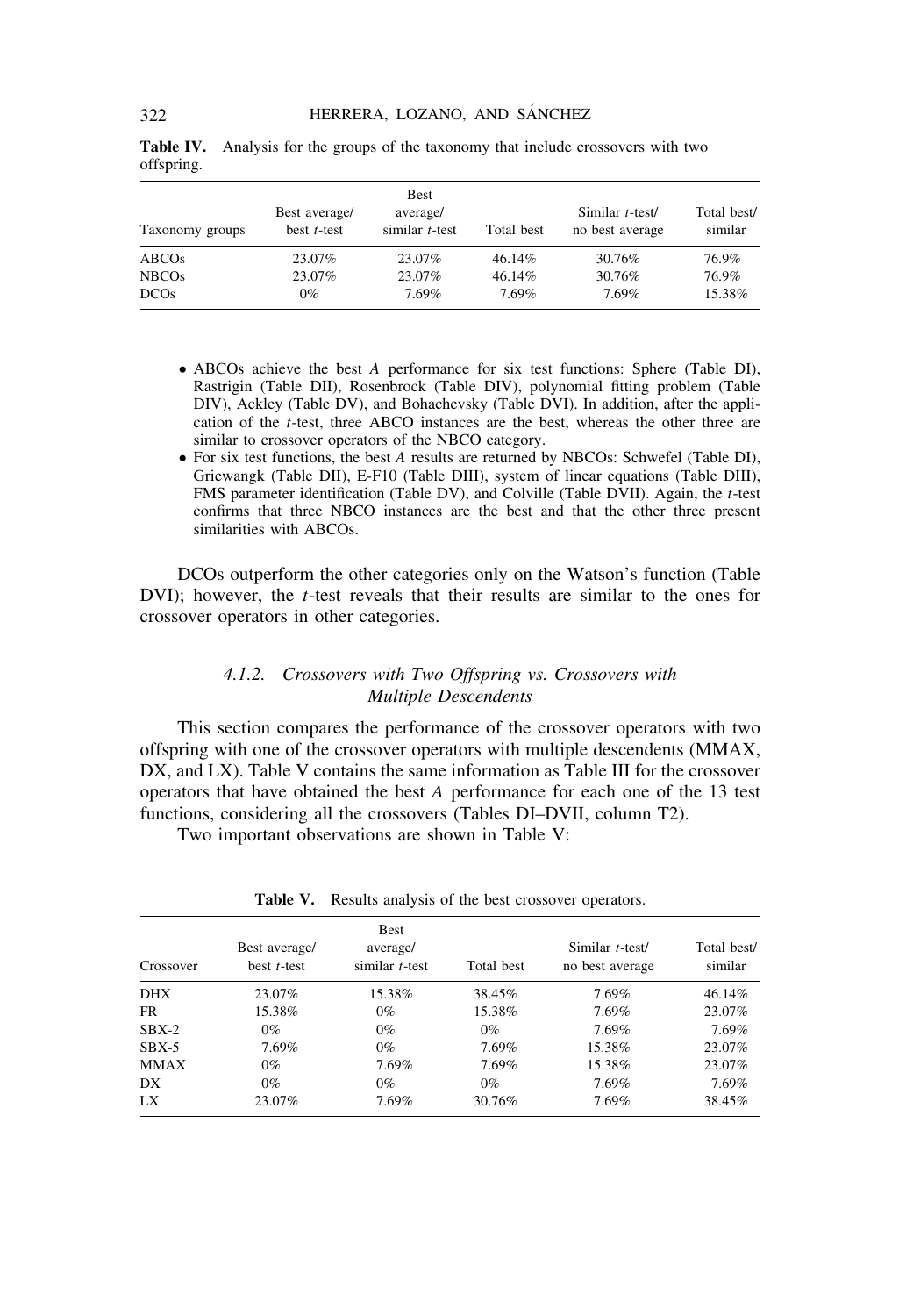| Taxonomy groups   | Best average/<br>best $t$ -test | Best<br>average/<br>similar $t$ -test | Total best | Similar $t$ -test/<br>no best average | Total best/<br>similar |
|-------------------|---------------------------------|---------------------------------------|------------|---------------------------------------|------------------------|
| <b>DCOs</b>       | 0%                              | $0\%$                                 | $0\%$      | 7.69%                                 | 7.69%                  |
| ABCO <sub>s</sub> | 46.14%                          | 23.07%                                | 69.21%     | 15.38%                                | 84.59%                 |
| <b>NBCOs</b>      | 15.38%                          | 7.69%                                 | 23.07%     | 30.76%                                | 53.83%                 |
| <b>HCOs</b>       | 0%                              | 7.69%                                 | 7.69%      | 15.38%                                | 23.07%                 |

**Table VI.** Analysis for the groups of the taxonomy.

• Again, the DHX operator is the best operator.

● Two crossovers with multiple descendents, LX and MMAX achieved a significant performance. Therefore, the generation of more than two offspring and the selection of the two best seem to be a promising way to improve the behavior of the crossover operator for RCGAs.

Finally, we show that all of these operators are ABCOs and generate offspring with both exploration and exploitation features.

#### *4.1.3. Essential Points of the Taxonomy*

Table VI analyzes the performance associated with the four groups of the taxonomy, considering the results for all the crossover operators:

- The ABCO group embraces the majority of crossover operators that provide solutions with high quality. In particular, for 84.59% of the test functions, they allow the best *A* performance to be reached.
- The crossover operators that exploit the numerical nature of the real coding (ABCOs and NBCOs) consistently outperform the classical DCOs. The poor behavior shown by DCOs may be explained by the claim made in Ref. 4 about the application of this type of operator to RCGAs in which Deb et al. state, "they do not have an adequate search power and thus the search within a decision variable has to mainly rely on the mutation operator."
- Finally, we may underline the remarkable results given by the HCO group, which is composed of one crossover only, the MMAX. In this way, the hybridization of crossovers that belong to different categories of the taxonomy arises as a promising technique to design powerful crossover operators for RCGAs.

#### **5. CONCLUSIONS**

This study presented a taxonomy for the crossover operator for RCGAs, which is an effective tool to reveal the features of this operator that allows RCGA performance to be enhanced.

An empirical study of different crossover instances presented in the RCGA literature has been made. The following principal conclusions were reached from an analysis of the results:

• The category of the taxonomy that groups the majority of crossovers with the best performance is the ABCOs. NBCOs present a significant behavior as well. These types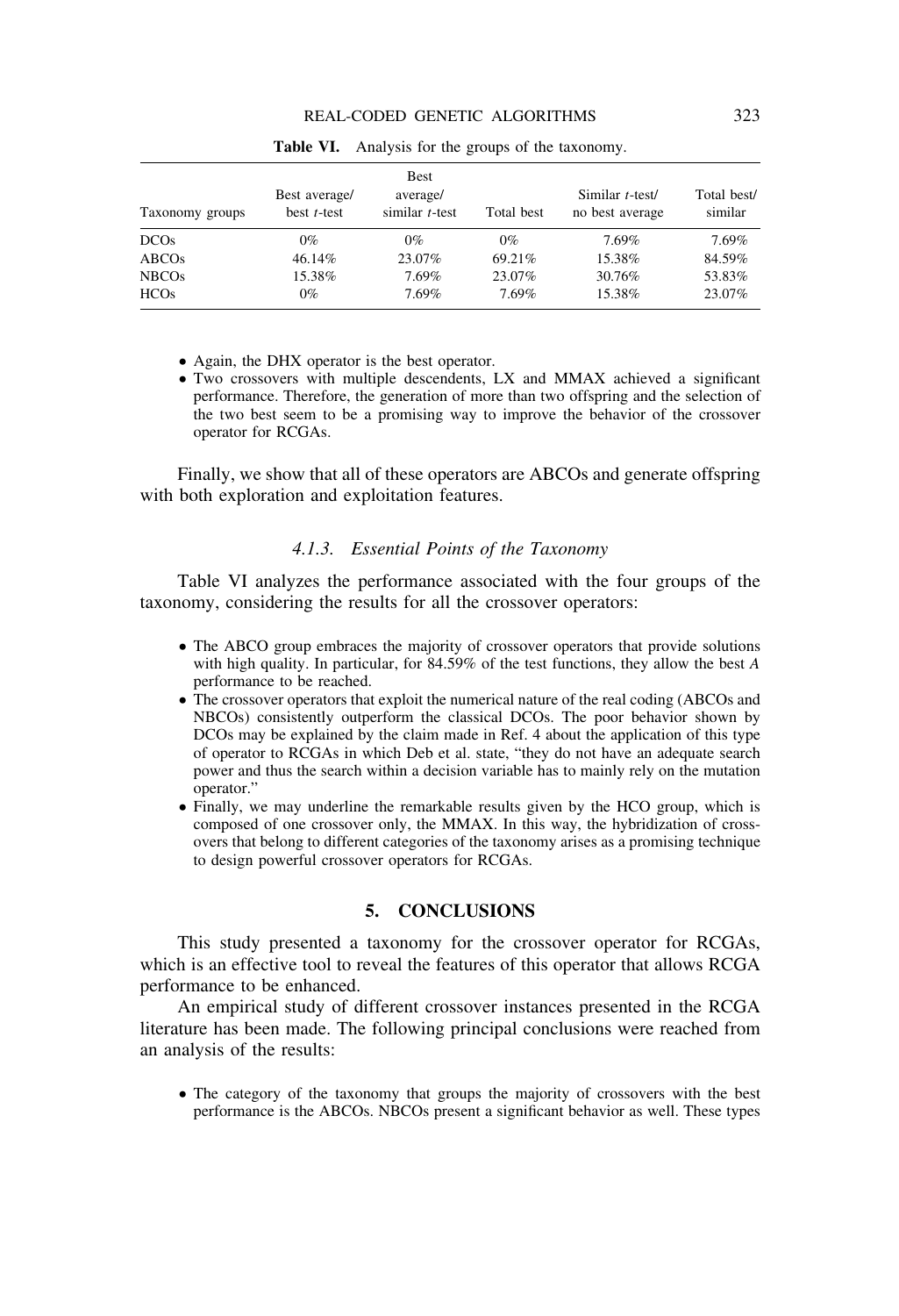of operators exploit the numerical nature of real coding. However, the classical DCOs appear useless for RCGAs.

- The most promising crossover operator is the DHX. It combines both the exploration and the exploitation of the neighborhood associated with the best parent. Furthermore, their degrees vary during the run, with the goal of producing a heuristic local tuning.
- Three mechanisms are essential to design powerful crossover operators:
	- (1) Use of probability distributions defined on relaxed exploitation intervals to generate the genes of the offspring (NBCOs).
	- (2) Generation of more than two offspring and the selection of the two best (crossover operators with multiple descendents).
	- (3) Creation of offspring using crossovers that belong to different categories of the taxonomy (hybrid crossovers).

In conclusion, additional research is necessary in some areas of this study, including the design of hybrid crossovers that combine ABCOs and NBCOs and the study of NBCOs with multiple descendents based on relaxed exploitation intervals (initial work is found in Ref. 67). Furthermore, the taxonomy may be extended with the aim of classifying crossover operators that are applicable to more than two parents: UNDX,<sup>68</sup> BNDX,<sup>69</sup> TMX,<sup>70</sup> UNDX-m,<sup>37</sup> SPX,<sup>39</sup> EDX,<sup>71</sup> PCX<sup>34</sup> and crossover based on confidence intervals.<sup>38</sup> Finally, another open issue concerns the use of different aggregation functions or probability distributions for generating the genes of an offspring.<sup>72</sup>

#### **References**

- 1. Goldberg DE. Genetic algorithms in search, optimization, and machine learning. Reading, MA: Addison-Wesley; 1989.
- 2. Holland JH. Adaptation in Natural and Artificial Systems. London: The MIT Press; 1992.
- 3. Michalewicz Z. Genetic Algorithms  $+$  Data Structures  $=$  Evolutionary Programs. Berlin: Springer-Verlag; 1992.
- 4. Deb K. Multi-objective optimization using evolutionary algorithms. Chichester: Wiley; 2001.
- 5. Herrera F, Lozano M, Verdegay JL. Tackling real-coded genetic algorithms: Operators and tools for behavioural analysis. Artif Intell Rev 1998;12(4):265–319.
- 6. Lucasius CB, Kateman G. Applications of genetic algorithms in chemometrics. In: Schaffer JD, editor. Proc of the 3rd Int Conf on Genetic Algorithms. San Mateo, CA: Morgan Kaufmann Publishers; 1989. pp 170–176.
- 7. Blanco A, Delgado M, Pegalajar MC. A real-coded genetic algorithm for training recurrent neural networks. Neural Netw 2001;14(1):93–105.
- 8. Zamparelli M. Genetically trained cellular neural networks. Neural Networks 1997;10(6): 1143–1151.
- 9. Hajela P. Soft computing in multidisciplinary aerospace design—new directions for research. Prog Aerospace Sci 2002;38(1):1–21.
- 10. Lin C-L, Lai R-M. Parameter design for a guidance and control system using genetic approach. Aerospace Sci Technol 2001;5(6):425–434.
- 11. Oyama A, Obayashi S, Nakamura T. Real-coded adaptive range genetic algorithm applied to transonic wing optimization. Appl Soft Comput 2001;1(3):179–187.
- 12. Périaux J, Sefioui M, Stoufflet B, Mantel B, Laporte E. Robust genetic algorithms for optimization problems in aerodynamic design. In: Genetic Algorithms in Engineering and Computer Science. Chichester: John Wiley and Sons; 1995. pp 370–396.
- 13. Roubos JA, van Straten G, van Boxtel AJB. An evolutionary strategy for fed-batch bioreactor optimization; concepts and performance. J Biotechnol 1999;67(2–3):173–187.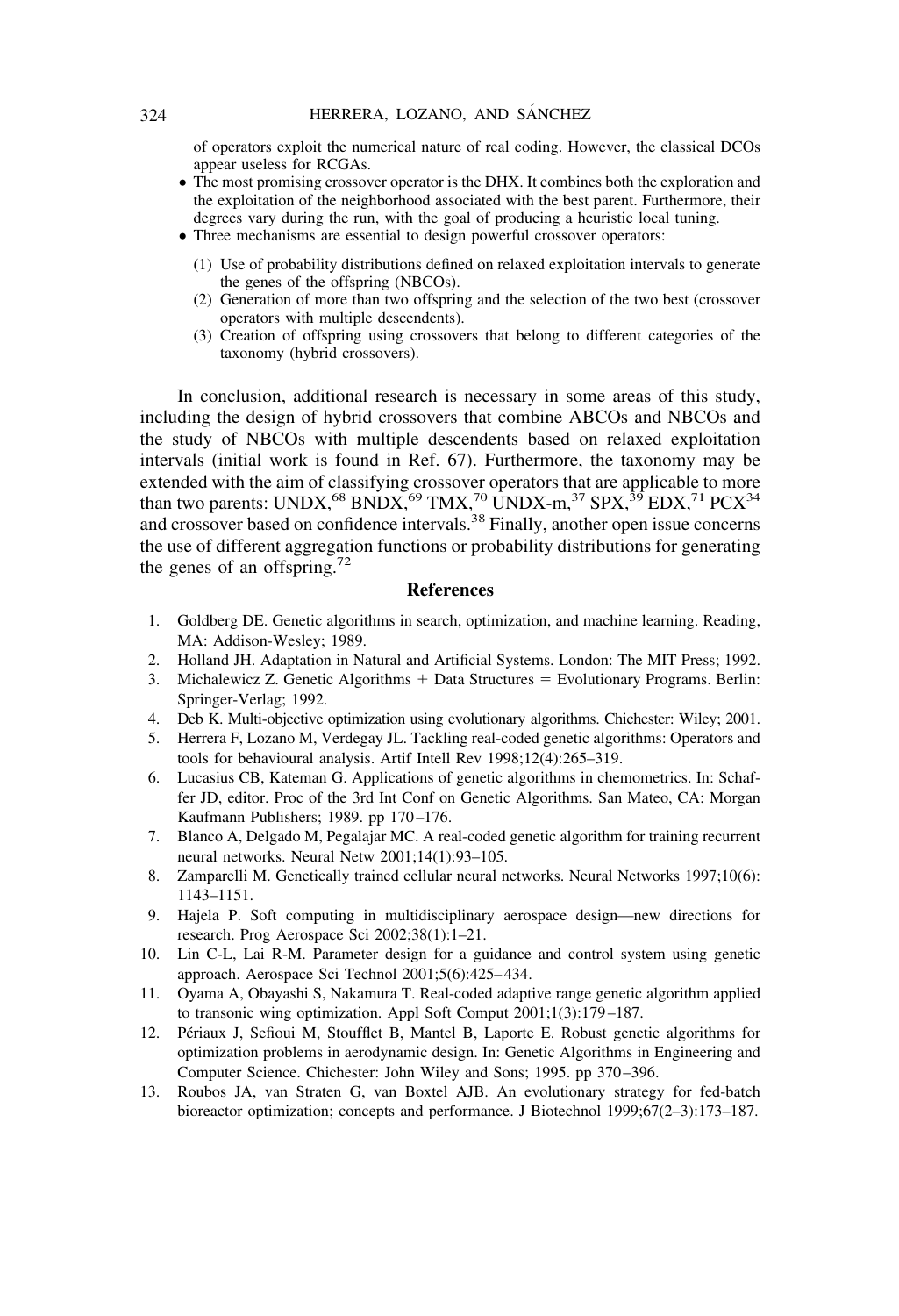- 14. Arfiadi Y, Hadi MNS. Optimal direct (static) output feedback controller using real coded genetic algorithms. Comp Struct 2001;79(17):1625–1634.
- 15. Huang P-Y, Chen Y-Y. Design of PID controller for precision positioning table using genetic algorithms. In: Proc of the 36th IEEE Conf on Decision and Control. 1997. Piscataway, NJ: IEEE Press; pp 2513–2514.
- 16. Kawabe T, Tagami T. A real coded genetic algorithm for matrix inequality design approach of robust PID controller with two degrees of freedom. In: Proc of the 1997 IEEE Int Symp on Intelligent Control. 1997. Piscataway, NJ: IEEE Press; pp 119–124.
- 17. Duffy J, McNelis PD. Approximating and simulating the stochastic growth model: Parameterized expectations, neural networks, and the genetic algorithm. J Econ Dyn Control 2001;25(9):1273–1303.
- 18. Harris SP, Ifeachor EC. Automatic design of frequency sampling filters by hybrid genetic algorithm techniques. IEEE Trans Sig Process 1998;46(12):3304–3314.
- 19. Caorsi S, Massa A, Pastorino M. A computational technique based on a real-coded genetic algorithm for microwave imaging purposes. IEEE Trans Geosci Remote Sens 2000;38(4): 1697–1708.
- 20. Lu Y, Cai X, Gao Z. Optimal design of special corner reflector antennas by the real-coded genetic algorithm. In: Proc Microwave Conf 2000 Asia-Pacific. 2000. pp 1457–1460.
- 21. Qing A, Lee CK. Microwave imaging of a perfectly conducting cylinder using a real-coded genetic algorithm. Microwaves, Antennas Propagation, IEE Proc 1999;146(6):421–425.
- 22. Shi KL, Chan TF, Wong YK, Ho SL. Speed estimation of an induction motor drive using an optimized extended Kalman filter. IEEE Trans Indust Electron 2002;49(1):124–133.
- 23. Azariadis PN, Nearchou AC, Aspragathos NA. An evolutionary algorithm for generating planar developments of arbitrarily curved surfaces. Comp Industry 2002;47(3):357–368.
- 24. Thomas GM, Gerth R, Velasco T, Rabelo LC. Using real-coded genetic algorithms for Weibull parameter estimation. Comput Indust Eng 1995;29(1–4):377–381.
- 25. Turcanu C-O, Craciunescu T. A genetic approach to limited data tomographic reconstruction of time-resolved energy spectrum of short-pulsed neutron sources. Pattern Recognition Lett 2002;23(8):967–976.
- 26. Chang F-J. Real-coded genetic algorithm for rule-based flood control reservoir management. Water Resource Manag 1998;12(3):185–198.
- 27. De Jong KA, Spears WM. A formal analysis of the role of multi-point crossover in genetic algorithms. Ann Math Artif Intell 1992;5(1):1–26.
- 28. Kita H. A comparison study of self-adaptation in evolution strategies and real-coded genetic algorithms. Evol Comput J 2001;9(2):223–241.
- 29. Lin G, Yao X. Analysing crossover operators by search step size. In: Proc of 1997 Int Conf on Evolutionary Computation. Piscataway, NJ: IEEE Press; 1997. pp 13–16.
- 30. Liepins GE, Vose MD. Characterizing crossover in genetic algorithms. Ann Math Artif Intell 1992;5(1):27–34.
- 31. Fernandes C, Rosa A. A study on non-random mating and varying population size in genetic algorithms using a royal road function. In: Proc of the 2001 Congress on Evolutionary Computation. Piscataway, NJ: IEEE Press; 2001. pp 60–66.
- 32. Huang C-F. An analysis of mate selection in genetic algorithms. In: Proc of the Genetic and Evolutionary Computation Conf (GECCO-2001). San Mateo, CA: Morgan Kaufmann; 2001. p 766.
- 33. Ronald E. When selection meets seduction. In: Forrest S, editor. Proc 5th Int Conf on Genetic Algorithms. San Mateo, CA: Morgan Kaufmann; 1993. pp 167–173.
- 34. Deb K, Joshi D, Anand A. Real coded evolutionary algorithms with parent-centric recombination. In: Proc of the 2002 Congress on Evolutionary Computation. Piscataway, NJ: IEEE Press; 2002. pp 61–66.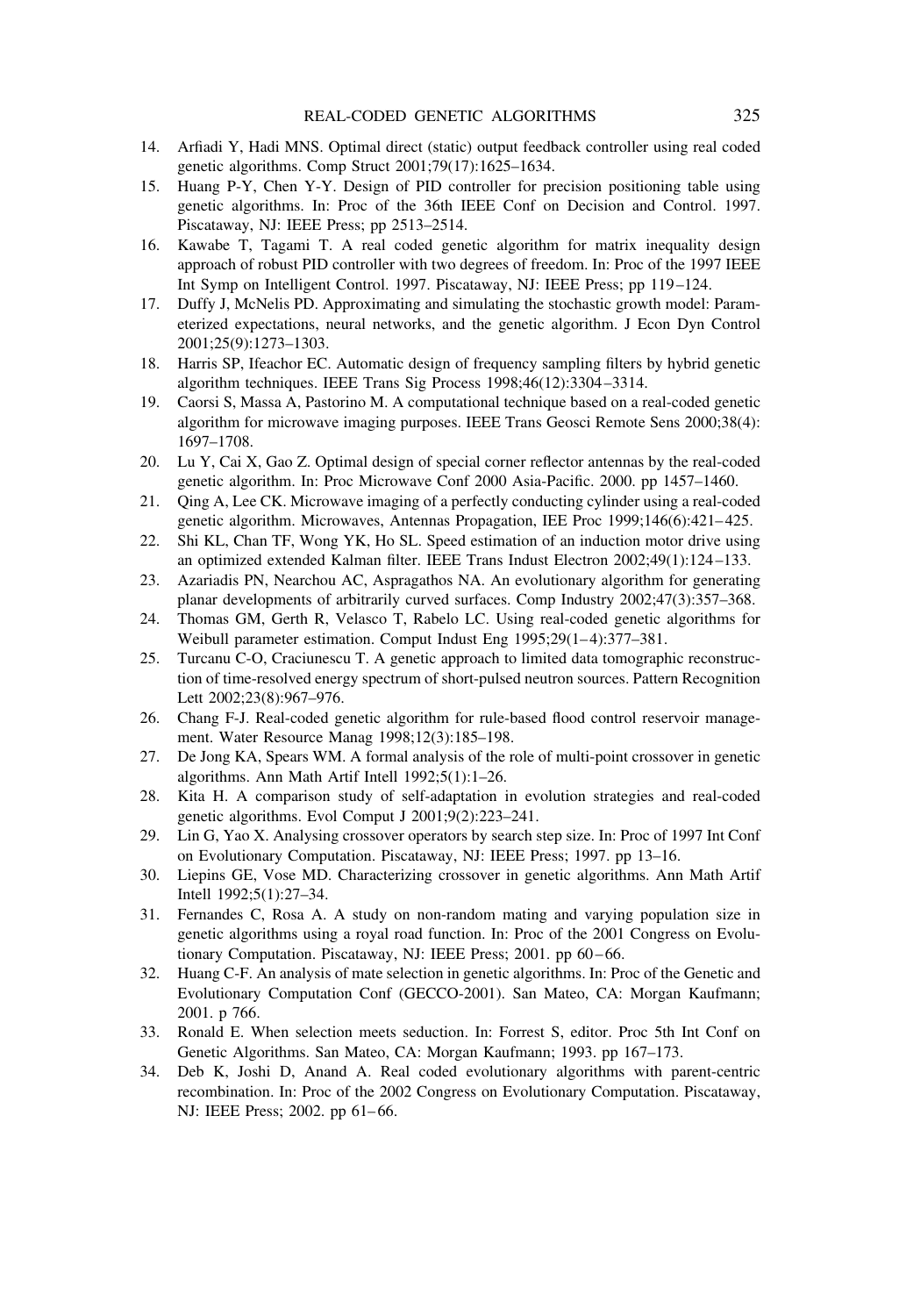- 35. Herrera F, Lozano M, Verdegay JL. Fuzzy connectives based crossover operators to model genetic algorithms population diversity. Fuzzy Set Syst 1997;92(1):21–30.
- 36. Wright A. Genetic algorithms for real parameter optimization. In: Rawlin GJE, editor. Foundations of Genetic Algorithms 1. San Mateo, CA: Morgan Kaufmann; 1991. pp 205–218.
- 37. Kita H, Kobayashi S. Multi-parental extension of the unimodal normal distribution crossover for real-coded genetic algorithms. In: Proc of the Int Conf on Evolutionary Computation'99. Piscataway, NJ: IEEE Press; 1999. pp 646–651.
- 38. Ortiz D, Hervas C, Muñoz J. Genetic algorithm with crossover based on confidence intervals as an alternative to least squares estimation for nonlinear models. In: 4th Metaheuristics Int Conf 2001. pp 343–347.
- 39. Tsutsui S, Yamamura M, Higuchi T. Multi-parent recombination with simplex crossover in real-coded genetic algorithm. In: Proc of the Genetic and Evolutionary Computation Conf (GECCO-99). San Mateo, CA: Morgan Kaufmann; 1999. pp 657–664.
- 40. Esquivel S, Leiva A, Gallard R. Multiple crossover per couple in genetic algorithms. In: Proc of the 4th IEEE Int Conf on Evolutionary Computation (ICEC'97). Piscataway, NJ: IEEE Press; 1997. pp 103–106.
- 41. Esquivel S, Ferrero S, Gallard R, Salto C, Alfonso H, Schütz M. Enhanced evolutionary algorithms for single and multiobjective optimization in the job shop scheduling problem. J Knowledge Based Systems 2002;15(1–2):12–25.
- 42. Satoh H, Yamamura M, Kobayashi S. Minimal generation gap model for GAs considering both exploration and exploitation. In: Proc Methodologies for the Conception, Design, and Application of Intelligent Systems (IIZUKA'96). 1996. pp 494–497.
- 43. Eshelman LJ, Caruana A, Schaffer JD. Biases in the crossover landscape. In: Schaffer JD, editor. Proc of the Third Int Conf on Genetic Algorithms. San Mateo, CA: Morgan Kaufmann Publishers; 1989. pp 86–91.
- 44. Syswerda G. Uniform crossover in genetic algorithms. In: Schaffer JD, editor. Proc 3rd Int Conf on Genetic Algorithm. San Mateo, CA: Morgan Kaufmann Publishers; 1989. pp 2–9.
- 45. Michalewicz Z, Nazhiyath G, Michalewicz M. A note on usefulness of geometrical crossover for numerical optimization problems. In: Proc of the 5th Ann Conf on Evolutionary Programming. Cambridge, MA: MIT Press; 1996. pp 305–312.
- 46. Bremermann HJ, Rogson M, Salaff S. Global properties of evolution processes. In: Pattee HH, Edlsack EA, Frin L, Callahan AB, editors. In: Natural Automata and Useful Simulations. Washington, DC: Spartan; 1966. pp 3–41.
- 47. Eshelman LJ, Schaffer JD. Real-coded genetic algorithms and interval-schemata. In: Whitley LD, editor. Foundations of Genetic Algorithms 2. San Mateo, CA: Morgan Kaufmann Publishers; 1993. pp 187–202.
- 48. Eshelman LJ, Mathias KE, Schaffer JD. Crossover operator biases: Exploiting the population distribution. In: Bäck T, editor. Proc of the 7th Int Conf on Genetic Algorithms. San Mateo, CA: Morgan Kaufmann; 1997. pp 354–361.
- 49. Schlierkamp-Voosen D. Strategy adaptation by competition. In: Proc 2nd Eur Congress on Intelligent Techniques and Soft Computing. 1994. pp 1270–1274.
- 50. Deb K, Agrawal RB. Simulated binary crossover for continuous search space. Complex Syst 1995;9:115–148.
- 51. Voigt HM, Mühlenbein H, Cvetkovic D. Fuzzy recombination for the breeder genetic algorithm. In: Eshelman L, editor. Proc 6th Int Conf on Genetic Algorithms. San Mateo, CA: Morgan Kaufmann Publishers; 1995. pp 104–111.
- 52. Herrera F, Lozano M, Verdegay JL. Dynamic and heuristic fuzzy connectives based crossover operators for controlling the diversity and convergence of real-coded genetic algorithms. Int J Intell Syst 1996;11:1013–1041.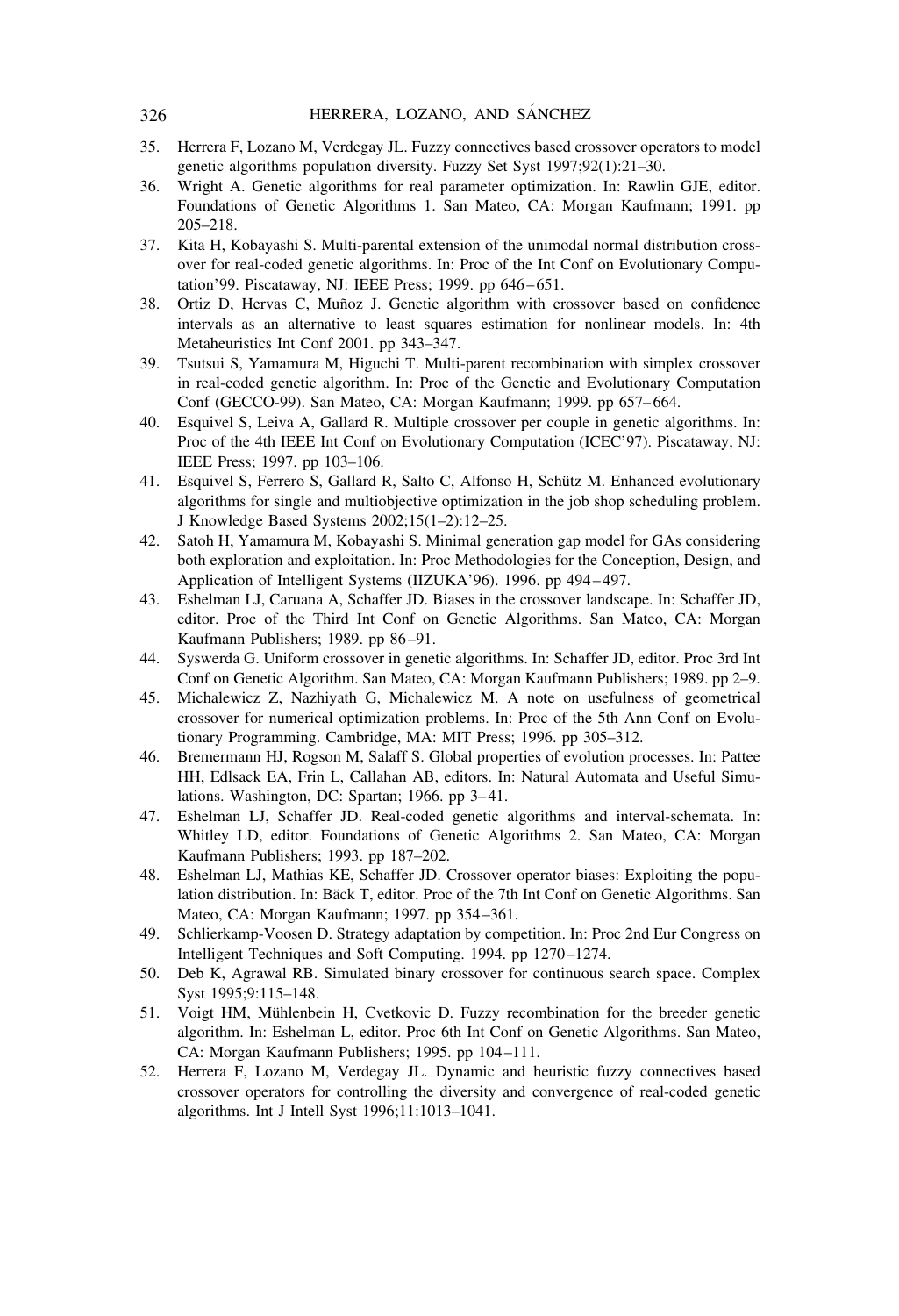- 53. Beyer H-G, Deb K. On self-adaptive features in real parameter evolutionary algorithms. IEEE Trans Evolut Comp 2001;5(3):250–270.
- 54. Deb K, Beyer H. Self-adaptive genetic algorithms with simulated binary crossover. Evol Comput J 2001;9(2):195–219.
- 55. Kita H, Yamamura M. A functional specialization hypothesis for designing genetic algorithms. In: Proc of the 1999 IEEE Int Conf on Systems, Man, and Cybernetics. 1999. Piscataway, NJ: IEEE Press; pp 579–584.
- 56. Fogel DB, Beyer H-G. A note on empirical evaluation of intermediate recombination. Evol Comput J 1995;3(4):491–495.
- 57. Higuchi T, Tsutsui S, Yamamura M. Theoretic analysis of simplex crossover for real-coded genetic algorithms. In: Parallel Problem Solving from Nature VI. Berlin: Springer; 2000. pp 365–374.
- 58. Kita H, Ono I, Kobayashi S. Theoretical analysis of the unimodal normal distribution crossover for real-coded genetic algorithms. In: Proc of the Int Conf on Evolutionary Computation'98. Piscataway, NJ: IEEE Press; 1998. pp 529–534.
- 59. Nomura T. An analysis on linear crossover for real number chromosomes in an infinite population size. In: Proc of the Int Conf on Evolutionary Computation (ICEC'97). Piscataway, NJ: IEEE Press; 1997. pp 111–114.
- 60. Nomura T, Shimohara K. An analysis of two-parent recombinations for real-valued chromosomes in an infinite population. Evol Comput J 2001;9(3):283–308.
- 61. Nomura T. Behavior analysis of real-valued evolutionary algorithms for independent loci in an infinite population. In: Proc of the Genetic and Evolutionary Computation Conf (GECCO-2001). San Mateo, CA: Morgan Kaufmann; 2001. p 774.
- 62. Qi X, Palmieri F. Theoretical analysis of evolutionary algorithms with an infinite population size in continuous space. Part II: Analysis of the diversification role of crossover. IEEE Trans Neural Netw 1994;5(1):120–128.
- 63. Baker JE. Adaptative selection methods for genetic algorithms. In: Grefenstette JJ, editors. Proc of the 1st Int Conf on Genetic Algorithms and their Applications. Hillsdale, MA: L. Erlbraum Associates; 1987. pp 14–21.
- 64. Baker JE. Reducing bias and inefficiency in the selection algorithm. In: Grefenstette JJ, editor. Proc of the Second Int Conf on Genetic Algorithms and their Applications. Hillsdale, NJ: Lawrence Erlbaum; 1987. pp 14–21.
- 65. De Jong KA. An analysis of the behavior of a class of genetic adaptive systems. PhD dissertation, University of Michigan, 1975.
- 66. Tsutsui S, Goldberg DE. Search space boundary extension method in real-coded genetic algorithms. Inform Sci 2001;133:229–247.
- 67. Herrera F, Lozano M, Pérez E, Sánchez AM, Villar P. Multiple crossover per couple with selection of the two best offspring: An experimental study with the BLX- $\alpha$  crossover operator for real-coded genetic algorithms. In: Jarijo FJ, Riquelme JC, Toro M, editors. Advances in Artificial Intelligence—IBERAMIA 2002, LNAI 2527. Berlin: Springer; 2002. pp 392–401.
- 68. Ono I, Kobayashi S. A real-coded genetic algorithm for function optimization using unimodal normal distribution crossover. In: Bäck T, editor. Proc of the 7th Int Conf on Genetic Algorithms. San Mateo, CA: Morgan Kaufmmann; 1997. pp 246–253.
- 69. Ono I, Yamamura M, Kobayashi S. A genetic algorithm with characteristic preservation for function optimization. In: Proc Methodologies for the Conception, Design and Application of Intelligent Systems (IIZUKA'96). 1996. pp 511–514.
- 70. Someya H, Yamamura M. Genetic algorithm with search area adaptation for the function optimization and its experimental analysis. In: Proc 2001 Congress on Evolutionary Computation. Piscataway, NJ: IEEE Press; 2001. pp 933–940.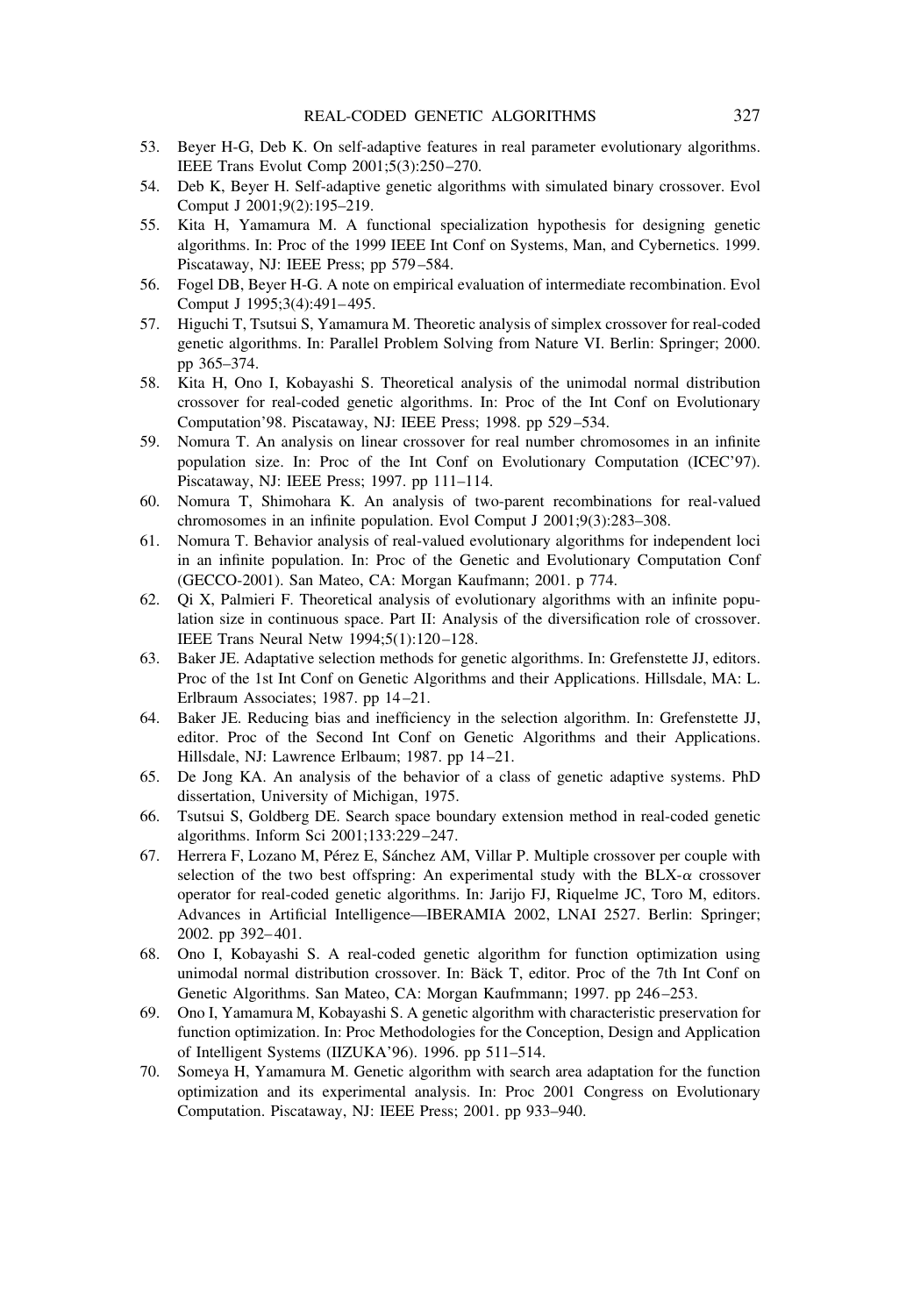#### 328 HERRERA, LOZANO, AND SÁNCHEZ

- 71. Sakuma J, Kobayashi S. Extrapolation-directed crossover for real-coded GA: Overcoming deceptive phenomena by extrapolative search. In: Proc 2001 Congress on Evolutionary Computation. Piscataway, NJ: IEEE Press; 2001. pp 655–662.
- 72. Nomura T, Miyoshi T. Numerical coding and unfair average crossover in GA for fuzzy rule extraction in dynamic environments. In: Furuhashi T, Uchikawa Y, editors. Fuzzy Logic, Neural Networks, and Evolutionary Computation, Lecture Notes in Artificial Intelligence 1152. Berlin: Springer; 1996. pp 55–72.
- 73. Schwefel H-P. Numerical Optimization of Computer Models. Chichester: Wiley; 1981.
- 74. Törn A, Antanas Z. Global Optimization. Lecture Notes in Computer Science 350. Berlin: Springer; 1989.
- 75. Griewangk AO. Generalized descent of global optimization. J Optimiz Theor Applicat 1981;34:11–39.
- 76. Whitley D, Beveridge R, Graves C, Mathias K. Test driving three 1995 genetic algorithms: New test functions and geometric matching. J Heuristic 1995;1:77–104.
- 77. Eshelman LJ, Mathias KE, Schaffer JD. Convergence controlled variation. In: Belew R, Vose M, editors. Foundations of genetic algorithms 4. San Mateo, CA: Morgan Kaufmann Publishers; 1997. pp 203–224.
- 78. Tsutsui S, Fujimoto Y. Forking genetic algorithm with blocking and shrinking modes. In: Forrest S, editor. Proc 5th Int Conf on Genetic Algorithms. San Mateo, CA: Morgan Kaufmann Publishers; 1993. pp 206–213.
- 79. Storn R, Price K. Differential evolution—a simple and efficient adaptive scheme for global optimization over continuous spaces. Technical Report TR-95-012. Berkeley, CA: International Computer Science Institute; 1995.
- 80. Ackley DH. A connectionist machine for genetic hillclimbing. Boston: Kluwer Academic Publishers; 1987.
- 81. Reynolds RC, Chung C. Knowledge-based self-adaptation in evolutionary programming using cultural algorithms. In: Proc of 1997 Int Conf on Evolutionary Computation. Piscataway, NJ: IEEE Press; 1997. pp 71–76.

### **APPENDIX A: DYNAMIC CROSSOVER OPERATORS**

In Ref. 52, dynamic crossover operators for RCGAs were proposed based on the use of parameterized fuzzy connectives. These operators keep a suitable sequence between the exploration and the exploitation along the GA run: "to protect the exploration in the initial stages and the exploitation later."

To describe these operators, two steps are followed: in Section A1, we define function families for the combination of genes and in Section A2, we use these families to design dynamic crossover operators.

#### **A1. Function Families for the Combination of Genes**

Regarding the exploration and exploitation intervals shown in Figure 13, in Ref. 35, three monotone and nondecreasing functions are proposed: *F*, *S*, and *M*, defined from  $[a, b] \times [a, b]$  into  $[a, b]$ ,  $a, b \in \mathcal{R}$ , which fulfill

$$
\forall c, c' \in [a, b], \quad F(c, c') \le \min\{c, c'\}, \quad S(c, c') \ge \max\{c, c'\},
$$
  
and  $\min\{c, c'\} \le M(c, c') \le \max\{c, c'\}$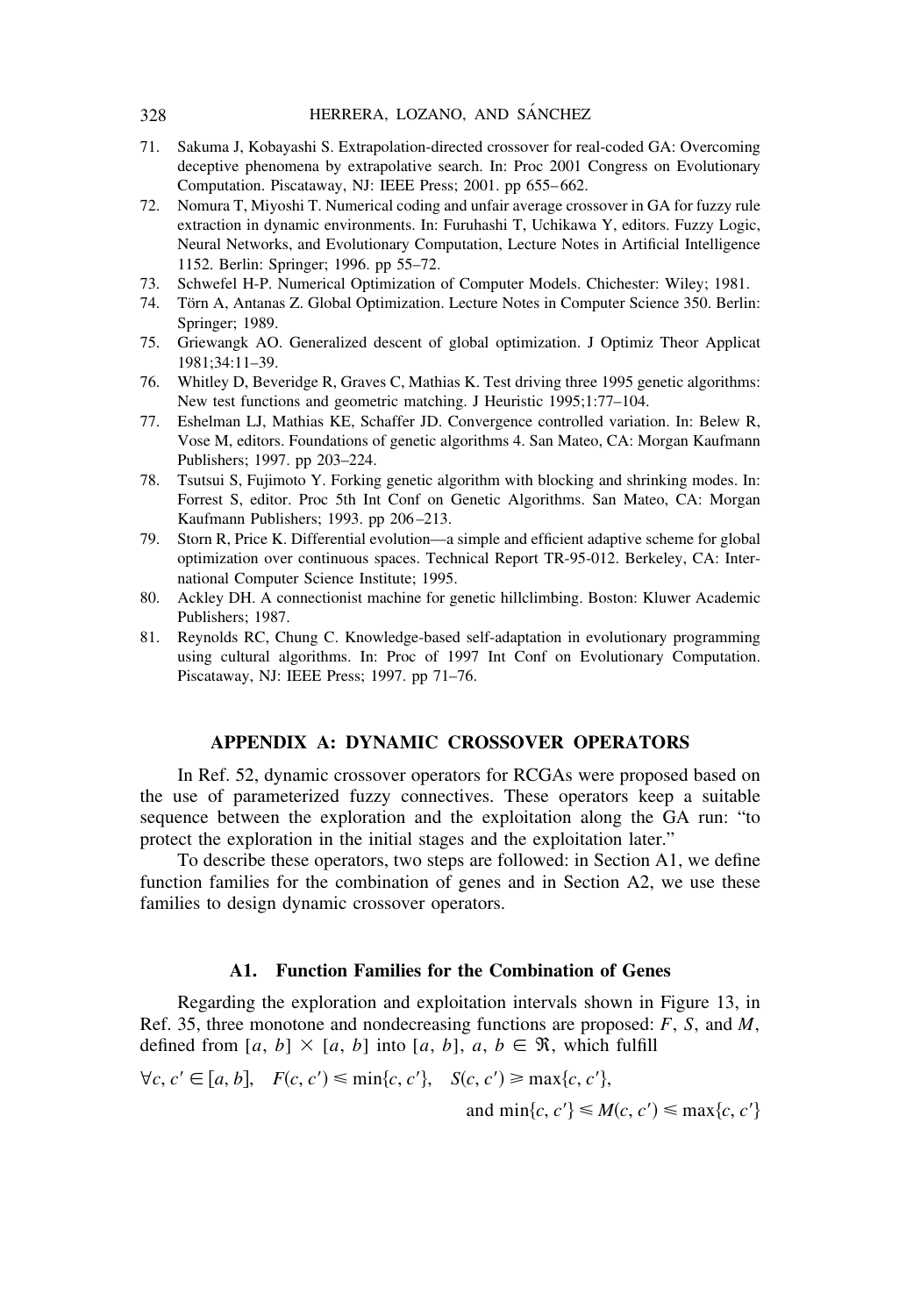Each one of these functions allows us to combine two genes giving results belonging to each one of the aforementioned intervals. Therefore, each function will have different exploration or exploitation properties depending on the range being covered by it.

For an RCGA with a maximum number of generations  $g_{\text{max}}$ , in Ref. 52, three families of functions were proposed: a family of *F* functions  $\mathcal{F} = (F^1, \ldots, F^{g_{\text{max}}})$ , a family of *S* functions  $\mathcal{G} = (S^1, \ldots, S^{g_{\text{max}}})$ , and a family of *M* functions  $\mathcal{M} =$  $(M^1, \ldots, M^{g_{\text{max}}})$ , which for  $1 \le t \le g_{\text{max}} - 1$  fulfill

$$
\forall c, c' \in [a, b] \quad F'(c, c') \le F^{t+1}(c, c') \quad \text{and} \quad F^{g_{\text{max}}}(c, c') \approx \min\{c, c'\}
$$
\n
$$
\forall c, c' \in [a, b] \quad S'(c, c') \ge S^{t+1}(c, c') \quad \text{and} \quad S^{g_{\text{max}}}(c, c') \approx \max\{c, c'\}
$$
\n
$$
\forall c, c' \in [a, b] \quad M'(c, c') \ge M^{t+1}(c, c') \quad \text{or} \quad M'(c, c') \le M^{t+1}(c, c') \quad \forall t
$$

and

$$
M^{\rm g_{max}}(c, c') \approx M_{\rm lim}(c, c')
$$

where  $M_{\text{lim}}$  is an *M* function called *M* limit function. We shall denote  $M^{+}$  or  $M^{-}$ an  $M$  function family fulfilling the first and the second part of the last property, respectively.

 $\mathcal{F}$  and  $\mathcal{F}$  function families may be built using a parameterized *t*-norm  $T^q$ converging on the minimum and a parameterized *t*-conorm  $G<sup>q</sup>$  converging on the maximum, respectively. In this study, we use the Dubois parameterized *t*-norm and *t*-conorm:

$$
x, y \in [0, 1], T^q(x, y) = \frac{x \cdot y}{x \vee y \vee q}
$$
 and  

$$
G^q(x, y) = 1 - \frac{(1 - x) \cdot (1 - y)}{(1 - x) \vee (1 - y) \vee q}, \quad 0 \le q \le 1
$$

To do so, a transformation of the genes to be combined is needed from the interval  $[a, b]$  into  $[0, 1]$  and, later, the result into  $[a, b]$ . Furthermore, we need a function  $\partial(\cdot)$  for transforming the values of  $\{1, \ldots, g_{\text{max}}\}$  into the range of q. All this may be summed up in the following equations. Given the Dubois parameterized *t*-norm  $T^q$  and *t*-conorm  $G^q$ , we build two function families  $\mathcal{F}$  =  $(F^1, \ldots, F^{g_{\text{max}}})$  and  $\mathcal{G} = (S^1, \ldots, S^{g_{\text{max}}})$  as

$$
\forall c, c' \in [a, b] \le t \le g_{\text{max}} \quad F(c, c') = a + (b - a) \cdot T^{\delta r(t)}(s, s')
$$
  

$$
\forall c, c' \in [a, b] \le t \le g_{\text{max}} \quad S'(c, c') = a + (b - a) \cdot G^{\delta s(t)}(s, s')
$$

where  $s = [(c - a)/(b - a)], s' = [(c' - a)/(b - a)],$  and  $\delta_F(t) = \delta_S(t) =$ 1/*t* are the transformation functions.

We may obtain  $M$  function families using a parameterized averaging function, e.g.,

$$
\forall x, y \in [0, 1], \quad P^q(x, y) = \sqrt[q]{\frac{x^q + y^q}{2}}, \quad -\infty \le q \le \infty
$$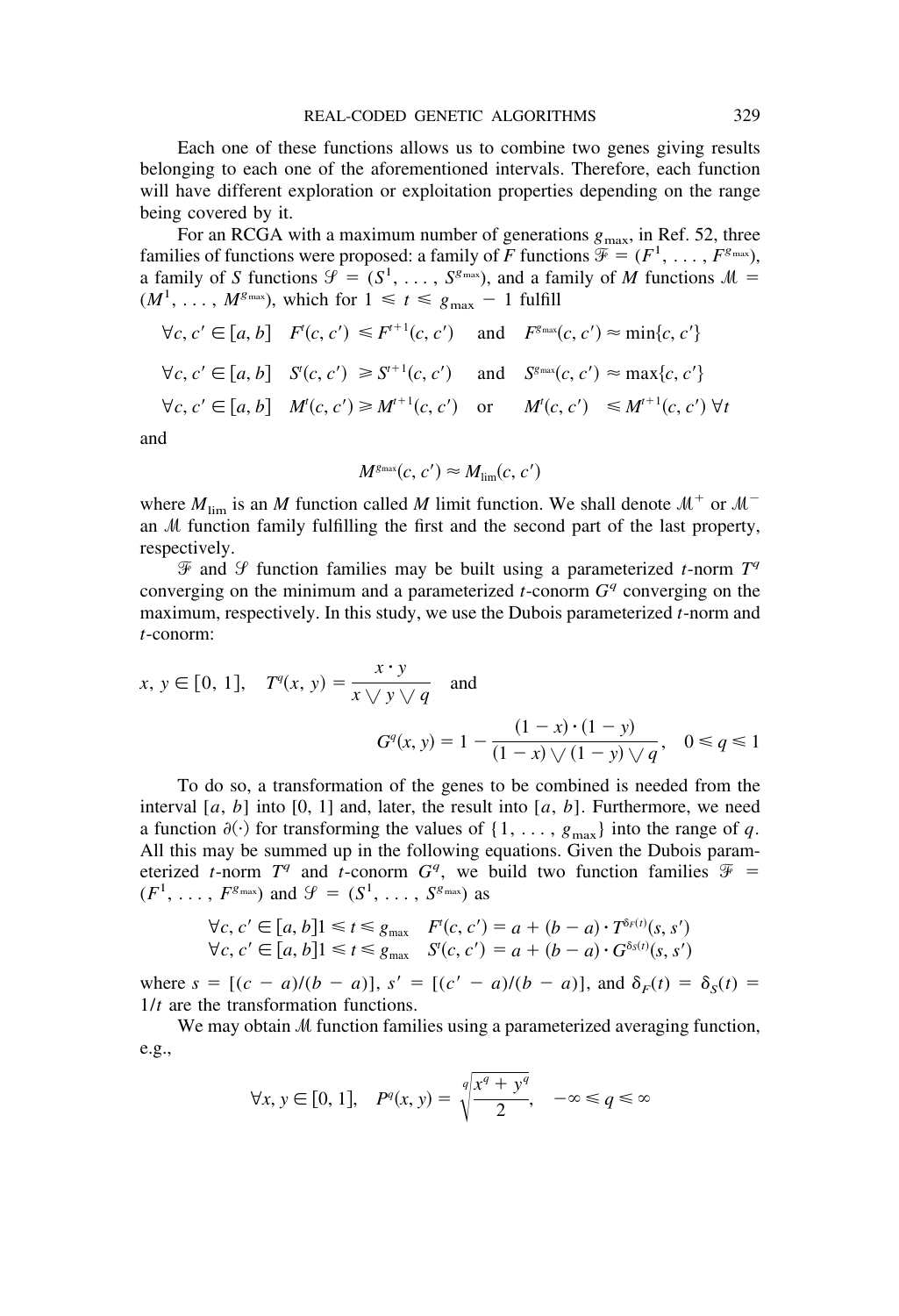This may be accomplished as follows:

$$
\forall c, c' \in [a, b], \quad 1 \leq t \leq g_{\text{max}} \quad M'(c, c') = a + (b - a) \cdot P^{\delta_M(t)}(s, s')
$$

In particular, we could obtain an  $M^+$  and an  $M^-$  function family using  $\delta_M =$  $\delta_{M^+} = 1 + \ln(g_{\text{max}}/t)$  and  $\delta_M = \delta_{M^-} = 1 + \ln(t/g_{\text{max}})$ , respectively.

#### **A2. F-Crossover, P-Crossover, and M-Crossover**

Let's consider  $C_1^t = (c_1^{1t}, \ldots, c_n^{1t})$  and  $C_2^t = (c_1^{2t}, \ldots, c_n^{2t})$ , two chromosomes that were selected in the generation *t*, and apply the crossover operator to them. If  $O^t$  is the *t*th function belonging to an  $\mathcal{F}, \mathcal{G},$  and M function family, then we could generate an offspring  $H^t = (h_1^t, \ldots, h_n^t)$  as

$$
h_i^t = O^t(c_i^{1t}, c_i^{2t}), \quad i = 1, \ldots, n
$$

If, during the GA run, we use the functions  $Q^s$  for  $s = 1, \ldots, g_{\text{max}}$  belonging to an  $\mathcal{F}, \mathcal{G}$  or M family, as described previously, then we shall call this type of crossover operator F-crossover, *J*-crossover, or *M*-crossover, respectively. Note that the  $\mathcal F$ -crossovers and the  $\mathcal G$ -crossovers show exploration properties, whereas  $M$ -crossovers show exploitation properties.

The Dubois  $\mathcal{F}, \mathcal{G},$  and  $\mathcal{M}$  function families designed in Section A1 may be used for building an F-crossover, *9*-crossover, and *M*-crossover, respectively. In this study, they will be called the Dubois DHXs.

#### **APPENDIX B: DHX OPERATORS**

The DHXs<sup>52</sup> put together the features of the heuristic crossovers (offspring close to the best parent) and the features of the dynamic crossovers (Appendix A). They allow the level of heuristic effects to be dependent on the current generation in which they are applied. At the beginning, this level is low and diversity is high (offspring are distant from parents); later on, the heuristic effects gradually increase.

Let's suppose  $C_1^t = (c_1^{1t}, \ldots, c_n^{1t})$  and  $C_2^t = (c_1^{2t}, \ldots, c_n^{2t})$ , two chromosomes selected to apply the crossover to them in a generation  $\hat{t}$ . Let's also suppose that  $C_1^t$  is the one with the best fitness. Then, we may generate  $H^t = (h_1^t, \ldots, h_n^t)$ using one of the following DHXs crossovers<sup>52</sup>:

Dynamic dominated crossover

$$
h_i^t = \begin{cases} F'(c_i^{1t}, c_i^{2t}) & \text{if } c_i^{1t} \le c_i^{2t} \\ S'(c_i^{1t}, c_i^{2t}) & \text{otherwise} \end{cases} \quad i = 1, \dots, n
$$

where  $F^t$  and  $S^t$  belong to an  $\mathcal F$  and  $\mathcal G$  function family, respectively. We may use the Dubois  $\mathcal F$  and an  $\mathcal G$  families (Section A2) to obtain the Dubois dynamic dominated crossover operators. Dynamic dominated crossovers have heuristic exploration properties, which allow useful diversity to be introduced into the RCGA population.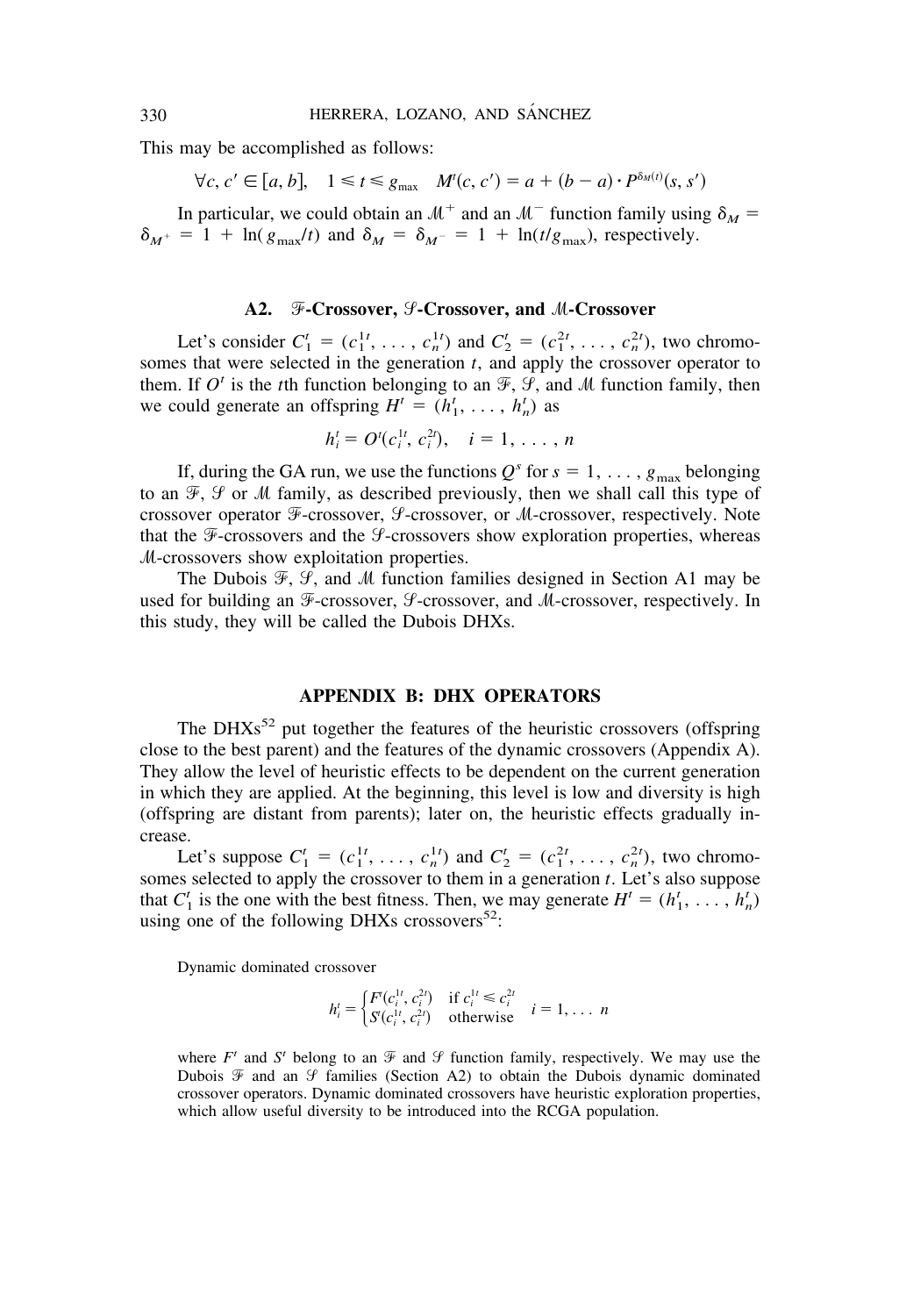Dynamic biased crossover. The  $h_i^t = M_i^t(c_i^{1t}, c_i^{2t})$ ,  $i = 1, \ldots n$ , where  $M_i^t$  belongs to a function family  $\mathcal{M}^+$  if  $c_i^{1t} \leq c_i^{2t}$  or to  $\mathcal{M}^-$ , otherwise. Both have the same *M* limit function, which fulfills

$$
|c_i^{1t} - M_{\text{lim}}(c_i^{1t}, c_i^{2t})| \le |c_i^{2t} - M_{\text{lim}}(c_i^{1t}, c_i^{2t})|
$$

The following parameterized averaging operator was used to build such an operator:

$$
\forall x, y \in [0, 1], \quad 0 \le q \le 1, \quad P^q(x, y) = q \cdot x + (1 - q) \cdot y
$$

Also, we consider the following initial conditions:

(1)  $M^1(c_i^1, c_i^2) = [(c_i^1 + c_i^2)/2]$ (2)  $M_{\text{lim}}(c_i^1, c_i^2) = (1 - \lambda) \cdot c_i^1 + \lambda \cdot c_i^2$ 

where  $\lambda$  is computed as

$$
\lambda = 1 - \frac{f(C_1)}{f(C_1) + f(C_2)}
$$

 $f(\cdot)$  being the fitness function.

Dynamic biased crossover shows heuristic exploitation properties, which induce a biased convergence toward the best elements.

#### **APPENDIX C: TEST FUNCTIONS**

**Sphere model.**<sup>65</sup>

$$
f_{\text{Sph}}(x) = \sum_{i=1}^{n} x_i^2
$$

 $-5.12 \le x_i \le 5.12$ ,  $n = 25$ , and  $f_{\text{Sph}}(x^*) = 0$ .

**Schwefel's function 1.2.**<sup>73</sup>

$$
f_{\text{Sch}}(x) = \sum_{i=1}^{n} \sum_{j=1}^{i} x_j^2
$$

 $-65.536 \le x_i \le 65.536$ ,  $n = 25$ , and  $f_{Sch}(x^*) = 0$ .

**Generalized Rastrigin's function.**<sup>74</sup>

$$
f_{\text{Ras}}(x) = a \cdot n + \sum_{i=1}^{n} x_i^2 - a \cdot \cos(\omega \cdot x_i)
$$

 $a = 10, \ \omega = 2 \cdot \pi, \ -5.12 \le x_i \le 5.12, \ n = 25, \text{ and } f_{\text{Ras}}(x^*) = 0.$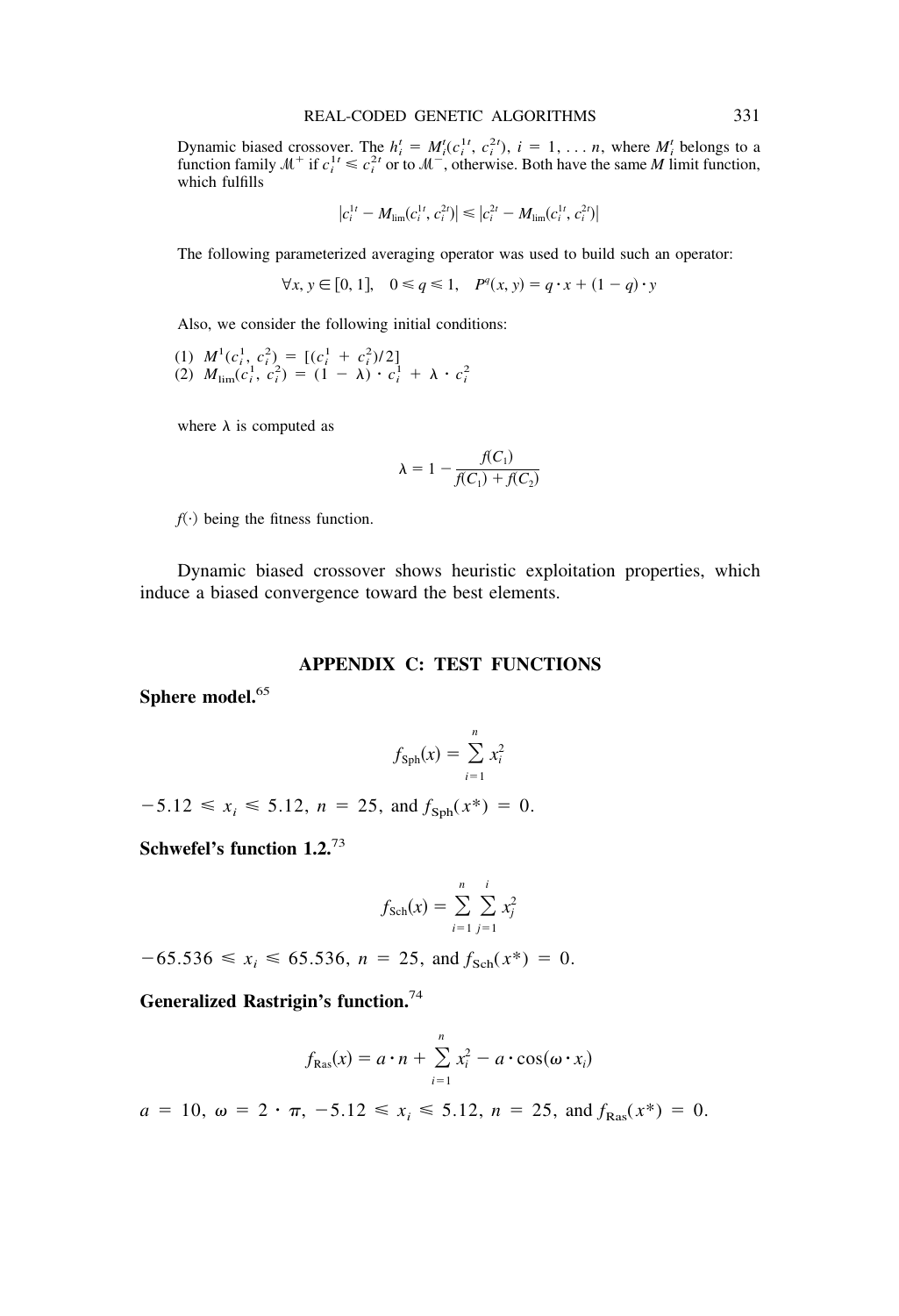**Griewangk's function.**<sup>75</sup>

$$
f_{\text{Gri}}(x) = \frac{1}{d} \sum_{i=1}^{n} x_i^2 - \prod_{i=1}^{n} \cos\left(\frac{x_i}{\sqrt{i}}\right) + 1
$$

 $d = 4000, -600 \le x_i \le 600, n = 25, \text{ and } f_{\text{Gri}}(x^*) = 0.$ 

**Expansion of F10.**<sup>76</sup>

$$
e_{F10}(x) = f_{10}(x_1, x_2) + \cdots + f_{10}(x_{i-1}, x_i) \cdots + f(x_n, x_1)
$$
  

$$
f_{10}(x, y) = (x^2 + y^2)^{0.25} \cdot \left[ \sin^2(50 \cdot (x^2 + y^2)^{0.1}) + 1 \right]
$$

 $x, y \in (-100, 100], e_{F10}(x^*) = 0.$ 

**Generalized Rosenbrock's function.**<sup>65</sup>

$$
f_{\text{Ros}}(x) = \sum_{i=1}^{n-1} (100(x_{i+1} - x_i^2)^2 + (x_i - 1)^2)
$$
  
-5.12  $\le x_i \le 5.12$ ,  $n = 25$ , and  $f_{\text{Ros}}(x^*) = 0$ .

**Systems of linear equations.**<sup>77</sup> The problem may be stated as solving for the elements of a vector **X**, given the matrix **A** and vector **B** in the expression:  $\mathbf{A} \cdot \mathbf{X}$ **B**. The evaluation function used for these experiments is

$$
P_{\rm sle}(x_1,\ldots,x_n) = \sum_{i=1}^n \sum_{j=1}^n (a_{ij} \cdot x_j) - b_j
$$

Clearly, the best value for this objective function is  $P_{\text{sle}}(x^*) = 0$ . Interparameter linkage (i.e., nonlinearity) is controlled easily in systems of linear equations; their nonlinearity does not deteriorate as increasing numbers of parameters are used, and they have proven to be quite difficult.

We have considered a 10-parameter problem instance. Its matrices are the following:

| $\overline{5}$ | 4              | 5 2            |                | 9               | 5 <sup>5</sup> | 4              | $\overline{2}$ | 3 |     | 1 |    |
|----------------|----------------|----------------|----------------|-----------------|----------------|----------------|----------------|---|-----|---|----|
| 9              | 7              | 1              | 1              | 7               | 2              | 2              | 6              | 6 | 9   | 1 | 50 |
| 3              | 1              | 8              | 6              | -9              | 7              | 4              | 2              | 1 | 6   | 1 | 47 |
| 8              | 3              | 7              | 3 <sup>7</sup> | $7\overline{ }$ | 5 <sup>5</sup> | 3              | 9              | 9 | 5 I | 1 | 59 |
| 19             | 5              | 1              | 6              | 3               | 4              | 2              | 3              | 3 | 9   | 1 | 45 |
| $\vert$ 1      | $\overline{2}$ | $\overline{3}$ | 1              | $7\overline{ }$ | 6              | 6              | 3              | 3 | 3   | 1 | 35 |
| 1              | 5              | 7              | 8              | 1               | 4              | $\overline{7}$ | 8              | 4 | 8   | 1 | 53 |
| 9              | 3              | 8              | 6              | $\overline{3}$  | 4              | $\tau$         | 1              | 8 | 1   | 1 | 50 |
| 8              | 2              | 8              | 5              | 3               | 8              | 7              | 2              | 7 | 5 I | 1 | 55 |
|                |                | 2              | 2              | 9               | 8              | 7              | 4              | 4 |     |   |    |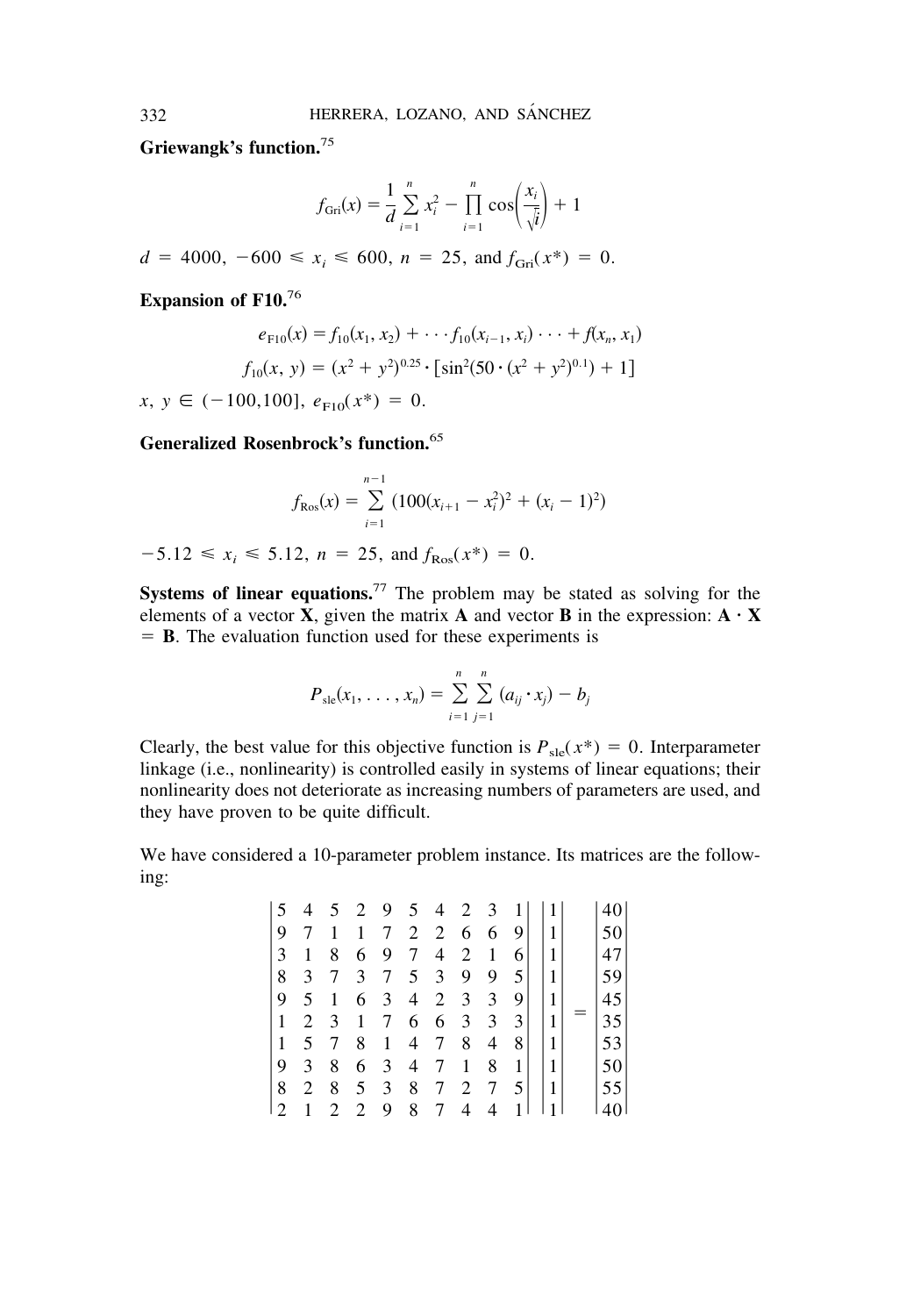**Frequency modulation sounds parameter identification.**<sup>78</sup> The problem is to specify six parameters  $a_1$ ,  $w_1$ ,  $a_2$ ,  $w_2$ ,  $a_3$ , and  $w_3$  of the frequency modulation sound model represented by

$$
y(t) = a_1 \cdot \sin(w_1 \cdot t \cdot \theta + a_2 \cdot \sin(w_2 \cdot t \cdot \theta + a_3 \cdot \sin(w_3 \cdot t \cdot \theta)))
$$

with  $\theta = (2 \cdot \pi/100)$ . The fitness function is defined as the summation of square errors between the evolved data and the model data as follows:

$$
P_{\text{fms}}(a_1, w_1, a_2, w_2, a_3, w_3) = \sum_{t=0}^{100} (y(t) - y_0(t))^2
$$

where the model data are given by the following equation:

$$
y_0(t) = 1.0 \cdot \sin(5.0 \cdot t \cdot \theta + 1.5 \cdot \sin(4.8 \cdot t \cdot \theta + 2.0 \cdot \sin(4.9 \cdot t \cdot \theta)))
$$

Each parameter is in the range of  $-6.4 - 6.35$ . This is a highly complex multimodal problem having strong epistasis, with minimum value  $P_{fms}(x^*) = 0$ .

**Polynomial fitting problem.**<sup>79</sup> This problem lies in finding the coefficients of the following polynomial in *z*:

$$
P(z) = \sum_{j=0}^{2k} c_j \times z^j, \quad k > 0 \text{ is an integer}
$$

such that  $P(z) \in [-1, 1]$  for  $z \in [-1, 1]$ , and  $P(1.2) \ge T_{2k}(1.2)$  and  $P(-1.2) \geq T_{2k}(-1.2)$ , where  $T_{2k}(z)$  is a Chebychev polynomial of degree 2*k*.

The solution to the polynomial fitting problem consists of the coefficients of  $T_{2k}(z)$ . This polynomial oscillates between  $-1$  and 1 when its argument *z* is between -1 and 1. Outside this region, the polynomial rises steeply in the direction of high positive ordinate values. This problem has its roots in electronic filter design and challenges an optimization procedure by forcing it to find parameter values with grossly different magnitudes, something very common in technical systems. The Chebychev polynomial used here is:

$$
T_8(z) = 1 - 32 \cdot z^2 + 160 \cdot z^4 - 256 \cdot z^6 + 128 \cdot z^8
$$

It is a nine-parameter problem. The pseudocode algorithm shown in the following was used in order to transform the constraints of this problem into an objective function to be minimized, called  $P_{Chev}$ . We consider that  $C = (c_0, \ldots, c_8)$  is the solution to be evaluated and  $P_c(z) = \sum_{j=0}^{8} c_j \times z^j$ .

Choose 
$$
p_0, \ldots, p_{100}
$$
 from  $[-1, 1]$ ;  
\n $R = 0$ ;  
\nFor  $i = 0, \ldots, 100$  do  
\nIf  $(-1 > P_C(p_i)$  or  $P_C(p_i) > 1$ ) then  
\n $R \leftarrow R + (1 - P_C(p_i))^2$ ;  
\nIf  $(P_C(1.2) - T_8(1.2) < 0)$  then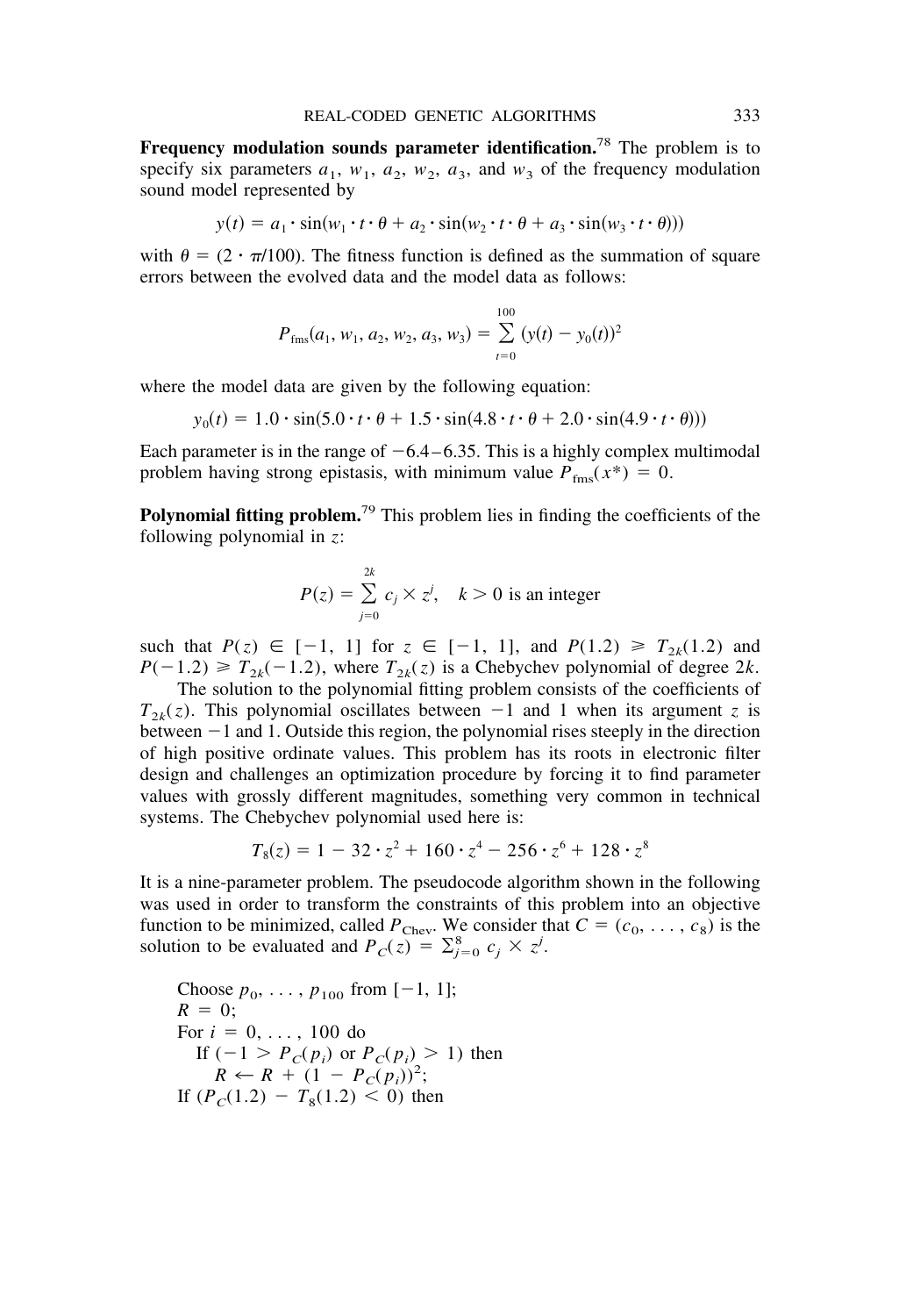$$
R \leftarrow R + (P_C(1.2) - T_8(1.2))^2;
$$
  
If  $(P_C(-1.2) - T_8(-1.2) > 0)$  then  
 $R \leftarrow R + (P_C(-1.2) - T_8(-1.2))^2;$   
Return R;

Each parameter (coefficient) is in the range of  $-512-512$ . The objective function value of the optimum is  $P_{\text{Chev}}(C^*) = 0$ .

# **Ackley's function.**<sup>80</sup>

$$
f_{\text{Ack}}(x) = -a \cdot \exp\left(-b \cdot \sqrt{\frac{1}{n} \sum_{i=1}^{n} x_i^2}\right) - \exp\left(\frac{1}{n} \sum_{i=1}^{n} \cos \omega \cdot x_i\right) + a + e
$$

 $a = 20, b = 0.2, \omega = 2 \cdot \pi, -32.768 \le x_i \le 32.768, n = 25, \text{ and } f_{\text{Ack}}(x^*) =$ 0.

# **Bohachevsky's function.**<sup>81</sup>

$$
f_{\text{Boh}}(x) = x_1^2 + 2x_1^2 - 0.3 \cos(3\pi x_1) \cos(4\pi x_2) + 0.3
$$

 $-6 \le x_i \le 6$  and  $f_{\text{Boh}}(x^*) = 0$ .

**Watson's function.**<sup>81</sup>

$$
f_{\text{Wat}}(x) = \sum_{i=1}^{30} \left( \sum_{j=1}^{5} (j a_i^{j-1} x_{j+1}) - \left[ \sum_{j=1}^{6} a_i^{j-1} x_j \right]^{2} - 1 \right)^{2} + x_1^{2}
$$

 $a_i = [(i - 1)/29], -2 \le x_i \le 2, \text{ and } f_{\text{Wat}}(x^*) = 2.28800e - 3.$ 

**Colville's function.**<sup>81</sup>

$$
f_{\text{Col}}(x) = 100(x_1^2 - x_2)^2 + (1 - x_1)^2 + 90(x_3^2 - x_4) + (1 - x_3)^2
$$
  
+ 0.1((1 - x\_2)^2 + (1 - x\_4)) + 19.8(x\_2 - 1)(x\_4 - 1)  
-10 < x<sub>i</sub> < 10 and f\_{\text{Col}}(x^\*) = 0.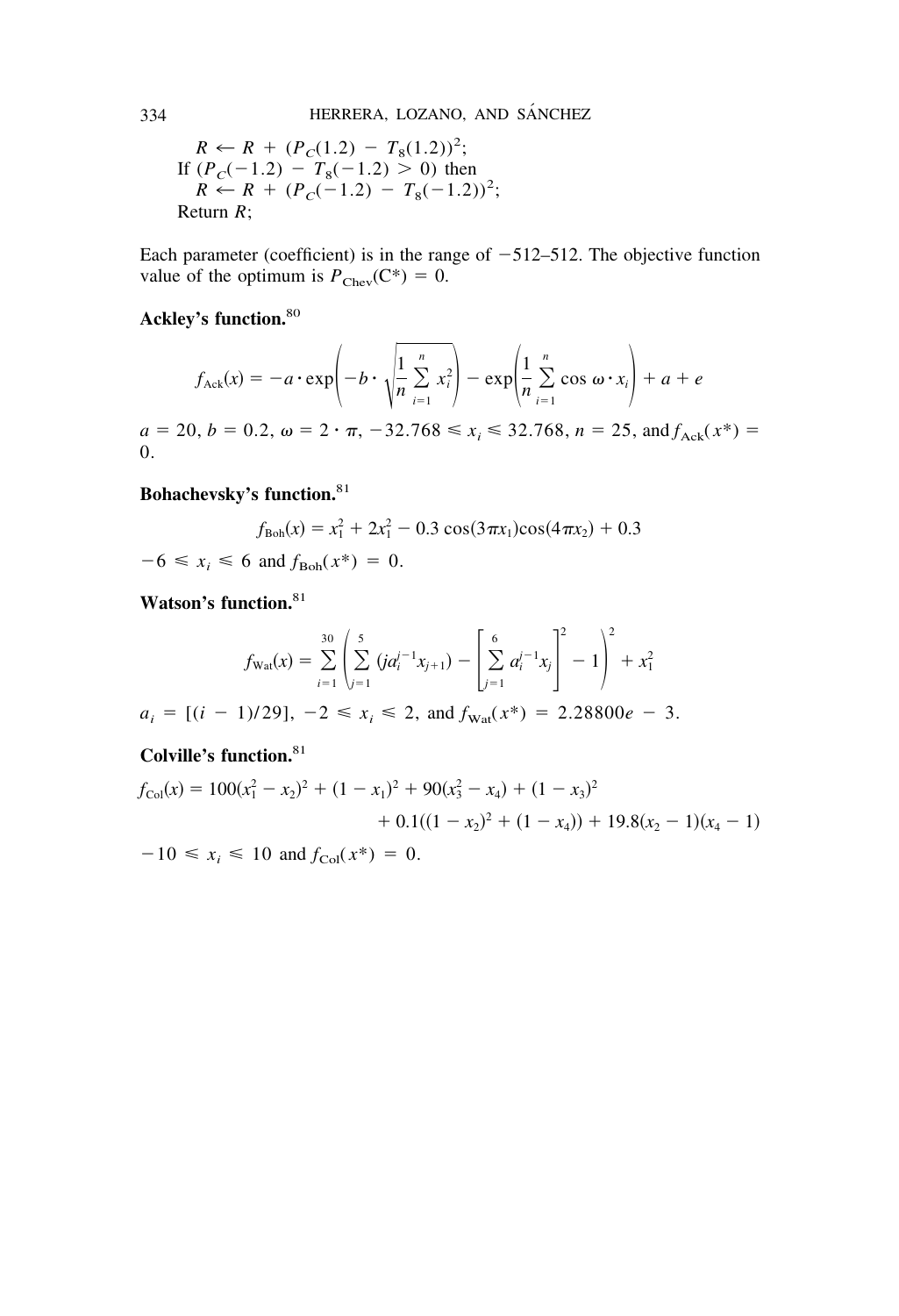# **APPENDIX D: RESULTS OF THE EXPERIMENTS**

| Sphere         | B            | А            | T <sub>1</sub> | T <sub>2</sub> | SD.          | Schwefel       | B            | А            | T1         | T2     | <b>SD</b>    |
|----------------|--------------|--------------|----------------|----------------|--------------|----------------|--------------|--------------|------------|--------|--------------|
| SX             | $1.84E - 09$ | $5.75E - 09$ | $+$            | $+$            | $3.90E - 09$ | SX             | $7.75E + 01$ | $6.10E + 02$ | $^{+}$     | $^{+}$ | $3.36E + 02$ |
| АX             | $1.74E - 09$ | $1.09E - 08$ | $^{+}$         | $+$            | $6.53E - 09$ | AX             | $1.15E + 01$ | $4.03E + 01$ | $^{+}$     | $+$    | $2.68E + 01$ |
| GX             | $2.09E - 09$ | $1.35E - 08$ | $+$            | $+$            | $1.21E - 08$ | GX             | $1.30E + 02$ | $5.94E + 02$ | $^{+}$     | $^{+}$ | $5.10E + 02$ |
| BLX-0          | $2.54E - 09$ | $1.28E - 08$ | $^{+}$         | $+$            | $1.09E - 08$ | $BLX-0$        | $9.86E + 00$ | $4.00E + 01$ | $^{+}$     | $^{+}$ | $1.84E + 01$ |
| <b>BLX-0.3</b> | $1.27E - 11$ | $7.51E - 11$ | $^{+}$         | $+$            | $5.35E - 11$ | <b>BLX-0.3</b> | $8.04E + 00$ | $3.37E + 01$ | $^{+}$     | $^{+}$ | $1.56E + 01$ |
| <b>BLX-0.5</b> | $6.12E - 07$ | $6.31E - 06$ | $+$            | $^{+}$         | $8.11E - 06$ | <b>BLX-0.5</b> | $5.76E + 02$ | $1.36E + 03$ | $^{+}$     | $^{+}$ | $2.60E + 02$ |
| $SBX-2$        | $4.38E - 10$ | $1.97E - 09$ | $^{+}$         | $+$            | $1.17E - 09$ | $SBX-2$        | $7.09E - 01$ | $7.56E + 00$ | $\ast\ast$ | $^{+}$ | $4.28E + 00$ |
| $SBX-5$        | $6.00E - 11$ | $2.76E - 10$ | $^{+}$         | $^{+}$         | $2.08E - 10$ | $SBX-5$        | $1.14E + 01$ | $9.54E + 01$ | $^{+}$     | $^{+}$ | $7.97E + 01$ |
| FR             | $4.62E - 12$ | $1.30E - 11$ | $^{+}$         | $^{+}$         | $6.52E - 12$ | FR             | $1.10E + 00$ | $8.97E + 00$ | $\approx$  | $+$    | $7.08E + 00$ |
| BLX-0.5-0      | $1.15E + 01$ | $3.19E + 01$ | $+$            | $^{+}$         | $9.55E + 00$ | $BLX-0.5-0$    | $8.14E + 03$ | $1.46E + 04$ | $^{+}$     | $^{+}$ | $4.90E + 03$ |
| <b>WHX</b>     | $3.93E - 03$ | $4.54E - 02$ | $^{+}$         | $+$            | $4.58E - 02$ | <b>WHX</b>     | $7.43E + 01$ | $2.09E + 03$ | $^{+}$     | $^{+}$ | $2.49E + 03$ |
| 2PX            | $8.82E - 10$ | $3.77E - 09$ | $^{+}$         | $^{+}$         | $3.61E - 09$ | 2PX            | $1.24E + 02$ | $4.78E + 02$ | $^{+}$     | $^{+}$ | $2.56E + 02$ |
| UX.            | $1.73E - 09$ | $1.06E - 08$ | $+$            | $^{+}$         | $8.13E - 09$ | <b>UX</b>      | $2.64E + 02$ | $7.21E + 02$ | $^{+}$     | $^{+}$ | $3.44E + 02$ |
| <b>BGAX</b>    | $2.15E - 03$ | $4.98E - 03$ | $^{+}$         | $^{+}$         | $1.95E - 03$ | <b>BGAX</b>    | $4.03E + 01$ | $1.11E + 02$ | $^{+}$     | $+$    | $5.67E + 01$ |
| <b>DHX</b>     | $1.35E - 15$ | $1.37E - 14$ | **             | $* *$          | $9.63E - 15$ | <b>DHX</b>     | $1.91E + 01$ | $6.04E + 01$ | $^{+}$     | $^{+}$ | $2.99E + 01$ |
| <b>MMAX</b>    | $1.80E - 12$ | $3.17E - 11$ |                | $^{+}$         | $3.75E - 11$ | <b>MMAX</b>    | $4.46E + 01$ | $1.77E + 02$ |            | $^{+}$ | $8.32E + 01$ |
| DX             | $1.29E - 09$ | $5.75E - 09$ |                | $^{+}$         | $3.73E - 09$ | DX             | $1.18E + 02$ | $4.39E + 02$ |            | $^{+}$ | $1.71E + 02$ |
| LX             | $6.94E - 11$ | $3.19E - 10$ |                | $^{+}$         | $1.70E - 10$ | LX             | $4.11E - 02$ | $3.86E - 01$ |            | **     | $2.66E - 01$ |

**Table DI.** Results for the sphere model and the Schwefel's function 1.2.

**Table DII.** Results for the Rastrigin and Griewank's functions.

| Rastrigin         | B            | A            | T1     | T <sub>2</sub> | SD           | Griewangk           | B            | T1<br>A             | T <sub>2</sub> | <b>SD</b>    |
|-------------------|--------------|--------------|--------|----------------|--------------|---------------------|--------------|---------------------|----------------|--------------|
| SX                | $2.08E - 07$ | $6.63E - 01$ | $+$    | $+$            | $5.93E - 01$ | SX                  | $1.00E - 06$ | $2.91E + 02$        | $+$            | $2.75E - 02$ |
| AX                | $9.94E - 01$ | $3.97E + 00$ | $^{+}$ | $+$            | $2.59E + 00$ | AX                  | $3.59E - 06$ | $1.78E \approx 02$  | $^{+}$         | $1.87E - 02$ |
| <b>GX</b>         | $1.39E + 01$ | $1.94E + 01$ | $^{+}$ | $^{+}$         | $3.80E + 00$ | <b>GX</b>           | $7.42E - 06$ | $1.38E \approx 02$  | $^{+}$         | $1.15E - 02$ |
| $BLX-0$           | $9.94E - 01$ | $4.47E + 00$ | $^{+}$ | $^{+}$         | $2.01E + 00$ | $BLX-0$             | $2.26E - 06$ | $1.55E \approx 02$  | $^{+}$         | $1.82E - 02$ |
| $BLX-0.3$         | $4.97E + 00$ | $7.86E + 00$ | $^{+}$ | $^{+}$         | $1.80E + 00$ | $BLX-0.3$           | $1.10E - 08$ | $1.54E \approx 02$  | $^{+}$         | $1.56E - 02$ |
| <b>BLX-0.5</b>    | $6.08E + 01$ | $8.72E + 01$ | $^{+}$ | $+$            | $1.25E + 01$ | <b>BLX-0.5</b>      | $5.06E - 03$ | $5.29E + 01$        | $^{+}$         | $2.16E - 01$ |
| $SBX-2$           | $6.96E + 00$ | $1.36E + 01$ | $^{+}$ | $^{+}$         | $4.56E + 00$ | $SBX-2$             | $3.22E - 07$ | $1.91E \approx 02$  | $\approx$      | $2.28E - 02$ |
| $SBX-5$           | $2.98E + 00$ | $7.13E + 00$ | $^{+}$ | $^{+}$         | $2.15E + 00$ | $SBX-5$             | $8.69E - 08$ | $2.32E + 02$        | $\approx$      | $2.51E - 02$ |
| <b>FR</b>         | $1.19E + 01$ | $1.96E + 01$ | $+$    | $+$            | $4.84E + 00$ | <b>FR</b>           | $3.21E - 09$ | 7.71E**03           | $\approx$      | $9.60E - 03$ |
| BLX-<br>$0.5 - 0$ | $1.01E + 02$ | $1.48E + 02$ | $^{+}$ | $+$            | $2.90E + 01$ | $BLX-$<br>$0.5 - 0$ | $4.07E + 01$ | $1.10E + 02$        | $+$            | $3.27E + 01$ |
| WHX               | $5.28E + 01$ | $9.98E + 01$ | $+$    | $+$            | $3.09E + 01$ | <b>WHX</b>          | $1.01E + 00$ | $1.14E + 00$        | $+$            | $1.25E - 01$ |
| 2PX               | $1.52E - 07$ | $6.96E - 01$ | $^{+}$ | $^{+}$         | $7.77E - 01$ | 2PX                 | $7.07E - 07$ | $2.65E + 02$        | $^{+}$         | $2.45E - 02$ |
| <b>UX</b>         | $6.03E - 07$ | $6.96E - 01$ | $^{+}$ | $^{+}$         | $7.33E - 01$ | UX                  | $2.15E - 06$ | $2.22E + 02$        | $^{+}$         | $1.93E - 02$ |
| <b>BGAX</b>       | $5.33E + 00$ | $1.04E + 01$ | $^{+}$ | $^{+}$         | $2.32E + 00$ | <b>BGAX</b>         | $8.66E - 01$ | $9.77E + 01$        | $^{+}$         | $5.21E - 02$ |
| <b>DHX</b>        | $8.52E - 13$ | $1.13E - 11$ | **     | **             | $1.09E - 11$ | <b>DHX</b>          | $1.76E - 12$ | 9.67 $E \approx 03$ | $\approx$      | $1.32E - 02$ |
| <b>MMAX</b>       | $2.62E - 09$ | $9.28E - 01$ |        | $+$            | $9.23E - 01$ | <b>MMAX</b>         | $8.07E - 09$ | $1.31E - 02$        | $^{+}$         | $1.60E - 02$ |
| DX                | $2.85E - 06$ | $1.85E + 00$ |        | $+$            | $1.30E + 00$ | DX                  | $8.96E - 07$ | $1.35E - 02$        | $^{+}$         | $1.27E - 02$ |
| LX                | $5.56E + 00$ | $3.06E + 01$ |        | $^{+}$         | $2.97E + 01$ | LX                  | $5.81E - 08$ | $2.30E - 03$        | **             | $5.04E - 03$ |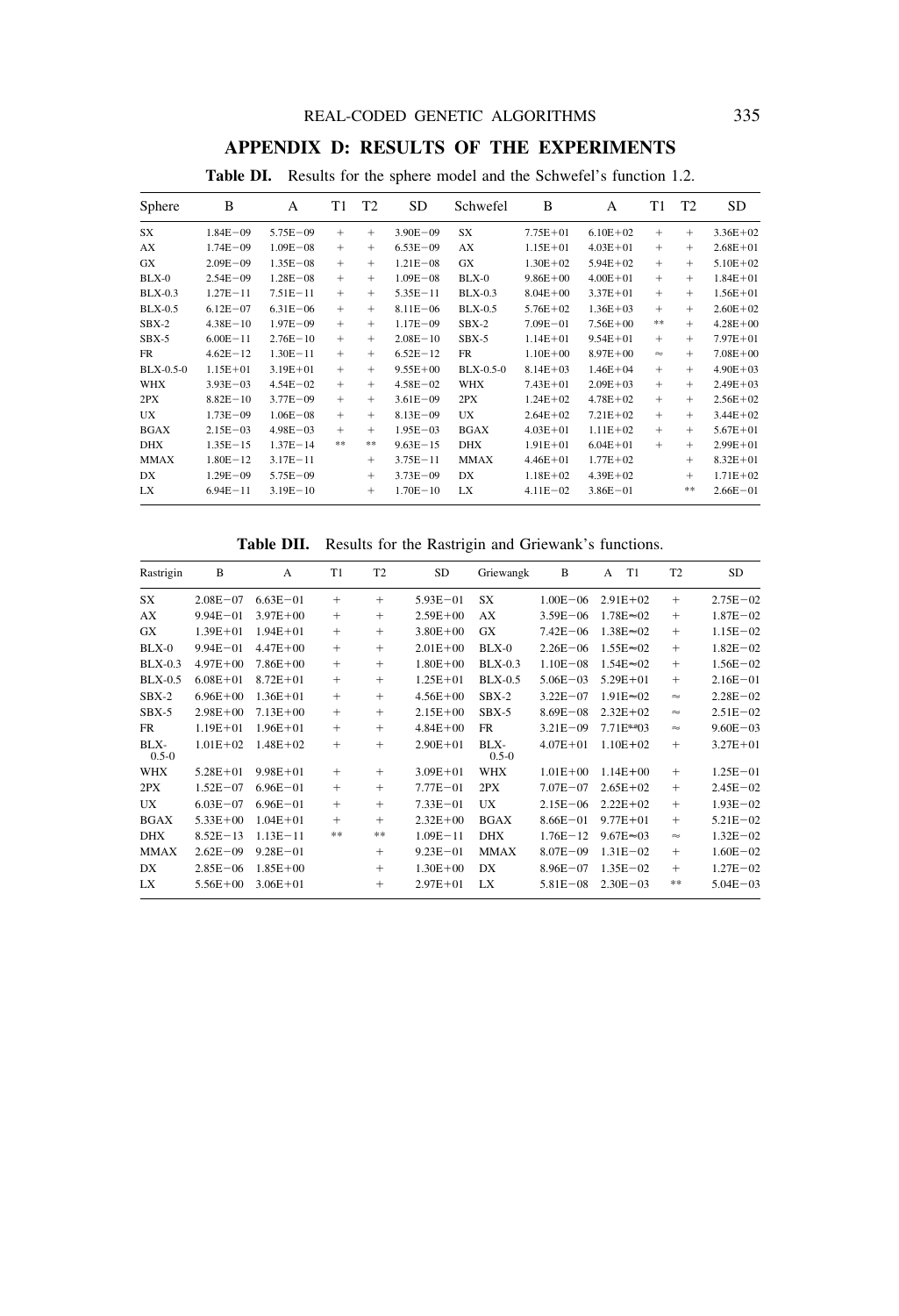336 HERRERA, LOZANO, AND SÁNCHEZ

| EF10              | B            | A            | T <sub>1</sub> | T <sub>2</sub> | <b>SD</b>    | <b>SLE</b>     | B            | A            | T <sub>1</sub> | T <sub>2</sub> | <b>SD</b>    |
|-------------------|--------------|--------------|----------------|----------------|--------------|----------------|--------------|--------------|----------------|----------------|--------------|
| SX                | $9.61E - 01$ | $1.91E + 00$ | $^{+}$         | $+$            | $7.05E - 01$ | SX             | $6.35E + 01$ | $3.68E + 02$ | $^{+}$         | $+$            | $2.32E + 02$ |
| AX                | $1.66E + 00$ | $3.37E + 00$ | $+$            | $+$            | $1.79E + 00$ | AX             | $2.84E + 00$ | $2.50E + 01$ | $\approx$      | $+$            | $1.89E + 01$ |
| <b>GX</b>         | $1.36E + 01$ | $5.83E + 01$ | $+$            | $^{+}$         | $2.64E + 01$ | GX             | $5.55E + 00$ | $5.31E + 01$ | $+$            | $+$            | $5.27E + 01$ |
| $BLX-0$           | $1.12E + 00$ | $2.15E + 00$ | $^{+}$         | $+$            | $8.62E - 01$ | BLX-0          | $7.44E + 00$ | $2.74E + 01$ | $\approx$      | $^{+}$         | $1.67E + 01$ |
| <b>BLX-0.3</b>    | $1.58E - 01$ | $3.18E - 01$ | $\approx$      | $\approx$      | $1.21E - 01$ | <b>BLX-0.3</b> | $1.44E + 00$ | $2.03E + 01$ | **             | $+$            | $2.16E + 01$ |
| <b>BLX-0.5</b>    | $6.74E + 00$ | $1.47E + 01$ | $^{+}$         | $^{+}$         | $4.54E + 00$ | <b>BLX-0.5</b> | $1.42E + 00$ | $2.62E + 01$ | $\approx$      | $+$            | $2.69E + 01$ |
| $SBX-2$           | $3.21E + 00$ | $1.35E + 01$ | $+$            | $^{+}$         | $8.26E + 00$ | $SBX-2$        | $5.40E - 01$ | $3.54E + 01$ | $\approx$      | $^{+}$         | $3.82E + 01$ |
| SBX-5             | $2.54E + 00$ | $1.99E + 01$ | $+$            | $+$            | $1.46E + 01$ | $SBX-5$        | $8.03E + 00$ | $1.14E + 02$ | $^{+}$         | $+$            | $8.52E + 01$ |
| <b>FR</b>         | $1.54E - 01$ | $2.45E - 01$ | **             | **             | $7.29E - 02$ | <b>FR</b>      | $3.53E + 00$ | $2.66E + 01$ | $\approx$      | $+$            | $1.72E + 01$ |
| BLX-<br>$0.5 - 0$ | $1.41E + 02$ | $1.66E + 02$ | $^{+}$         | $^{+}$         | $1.50E + 01$ | $BLX-0.5-0$    | $5.59E + 02$ | $1.26E + 03$ | $^{+}$         | $+$            | $3.63E + 02$ |
| <b>WHX</b>        | $1.20E + 02$ | $1.58E + 02$ | $^{+}$         | $+$            | $2.29E + 01$ | <b>WHX</b>     | $4.43E + 00$ | $3.78E + 02$ | $+$            | $+$            | $3.79E + 02$ |
| 2PX               | $5.45E - 01$ | $1.60E + 00$ | $^{+}$         | $^{+}$         | $8.98E - 01$ | 2PX            | $8.36E + 01$ | $2.82E + 02$ | $+$            | $^{+}$         | $1.55E + 02$ |
| <b>UX</b>         | $1.14E + 00$ | $2.70E + 00$ | $^{+}$         | $^{+}$         | $1.16E + 00$ | <b>UX</b>      | $6.76E + 01$ | $3.68E + 02$ | $^{+}$         | $^{+}$         | $2.00E + 02$ |
| <b>BGAX</b>       | $1.61E + 01$ | $2.36E + 01$ | $^{+}$         | $^{+}$         | $4.72E + 00$ | <b>BGAX</b>    | $3.25E + 01$ | $2.00E + 02$ | $^{+}$         | $^{+}$         | $1.37E + 02$ |
| <b>DHX</b>        | $1.74E - 01$ | $1.31E + 00$ | $^{+}$         | $^{+}$         | $8.92E - 01$ | <b>DHX</b>     | $5.62E + 01$ | $1.27E + 02$ | $+$            | $^{+}$         | $5.19E + 01$ |
| <b>MMAX</b>       | $4.84E - 01$ | $3.15E + 00$ |                | $^{+}$         | $2.20E + 00$ | <b>MMAX</b>    | $4.39E + 01$ | $1.12E + 02$ |                | $^{+}$         | $5.95E + 01$ |
| DX                | $1.36E + 00$ | $5.71E + 00$ |                | $^{+}$         | $3.84E + 00$ | DX             | $2.78E + 01$ | $1.98E + 02$ |                | $^{+}$         | $1.00E + 02$ |
| LX                | $4.35E - 01$ | $8.89E - 01$ |                | $^{+}$         | $3.14E - 01$ | LX             | $2.81E - 01$ | $2.69E + 00$ |                | **             | $1.90E + 00$ |

**Table DIII.** Results for the expansion of F10 and the system of linear equations.

**Table DIV.** Results for the Rosenbrock's function and the polynomial fitting problem.

| Rosenbrock  | B            | A            | T <sub>1</sub> | T <sub>2</sub> | <b>SD</b>    | PFP            | B            | A            | T <sub>1</sub> | T <sub>2</sub> | <b>SD</b>    |
|-------------|--------------|--------------|----------------|----------------|--------------|----------------|--------------|--------------|----------------|----------------|--------------|
| SX          | $2.33E - 01$ | $4.48E + 01$ | $+$            | $+$            | $3.03E + 01$ | SX             | $6.39E + 02$ | $5.24E + 03$ | $+$            | $+$            | $4.05E + 03$ |
| AX          | $2.13E + 01$ | $2.25E + 01$ | $+$            | $+$            | $3.98E - 01$ | AX             | $2.01E + 01$ | $1.97E + 02$ | **             | $+$            | $1.24E + 02$ |
| GX          | $2.21E + 01$ | $2.27E + 01$ | $+$            | $+$            | $1.80E - 01$ | <b>GX</b>      | $2.65E + 01$ | $3.45E + 02$ | $\approx$      | $^{+}$         | $2.84E + 02$ |
| $BLX-0$     | $2.05E + 01$ | $2.22E + 01$ | $+$            | $+$            | $5.88E - 01$ | $BLX-0$        | $4.54E + 01$ | $2.89E + 02$ | $\approx$      | $^{+}$         | $2.16E + 02$ |
| $BLX-0.3$   | $1.92E + 01$ | $2.18E + 01$ | $\approx$      | $\approx$      | $7.35E - 01$ | <b>BLX-0.3</b> | $3.53E + 01$ | $2.19E + 02$ | $\approx$      | $+$            | $1.55E + 02$ |
| $BLX-0.5$   | $2.09E + 01$ | $2.61E + 01$ | $\approx$      | $\approx$      | $1.42E + 01$ | $BLX-0.5$      | $1.95E + 01$ | $3.16E + 02$ | $\approx$      | $+$            | $2.58E + 02$ |
| $SBX-2$     | $1.74E + 01$ | $2.99E + 01$ | $\approx$      | $\approx$      | $1.98E + 01$ | $SBX-2$        | $3.99E + 01$ | $4.18E + 02$ | $+$            | $+$            | $2.85E + 02$ |
| $SBX-5$     | $1.64E + 00$ | $3.90E + 01$ | $+$            | $^{+}$         | $2.71E + 01$ | $SBX-5$        | $4.58E + 01$ | $8.03E + 02$ | $+$            | $+$            | $8.99E + 02$ |
| FR          | $1.56E + 01$ | $2.54E + 01$ | $\approx$      | $\approx$      | $1.53E + 01$ | <b>FR</b>      | $6.06E + 00$ | $4.51E + 02$ | $+$            | $^{+}$         | $3.38E + 02$ |
| $BLX-0.5-0$ | $4.40E + 03$ | $1.81E + 04$ | $+$            | $+$            | $1.08E + 04$ | $BLX-0.5-0$    | $2.19E + 04$ | $1.59E + 05$ | $+$            | $+$            | $1.36E + 05$ |
| <b>WHX</b>  | $2.77E + 01$ | $1.39E + 02$ | $+$            | $+$            | $9.91E + 01$ | <b>WHX</b>     | $3.39E + 02$ | $3.94E + 03$ | $+$            | $+$            | $5.15E + 03$ |
| 2PX         | $1.31E - 01$ | $4.70E + 01$ | $^{+}$         | $^{+}$         | $3.18E + 01$ | 2PX            | $6.21E + 02$ | $4.77E + 03$ | $^{+}$         | $^{+}$         | $3.22E + 03$ |
| UX.         | $1.60E + 00$ | $5.10E + 01$ | $+$            | $+$            | $2.96E + 01$ | <b>UX</b>      | $3.60E + 02$ | $4.56E + 03$ | $+$            | $+$            | $5.50E + 03$ |
| <b>BGAX</b> | $1.26E + 01$ | $7.85E + 01$ | $+$            | $^{+}$         | $6.01E + 01$ | <b>BGAX</b>    | $2.83E + 02$ | $2.05E + 03$ | $+$            | $^{+}$         | $1.62E + 03$ |
| <b>DHX</b>  | $1.99E + 01$ | $2.17E + 01$ | **             | **             | $5.70E - 01$ | <b>DHX</b>     | $1.14E + 02$ | $7.40E + 02$ | $+$            | $^{+}$         | $4.65E + 02$ |
| <b>MMAX</b> | $1.59E + 01$ | $2.67E + 01$ |                | $\approx$      | $1.53E + 01$ | <b>MMAX</b>    | $2.57E + 02$ | $1.28E + 03$ |                | $+$            | $9.59E + 02$ |
| DX          | $7.10E - 02$ | $3.25E + 01$ |                | $\approx$      | $2.25E + 01$ | DX             | $3.12E + 02$ | $2.07E + 03$ |                | $^{+}$         | $1.69E + 03$ |
| LX          | $2.13E + 01$ | $2.20E + 01$ |                | $\approx$      | $3.03E - 01$ | LX             | $9.64E - 03$ | $6.35E - 01$ |                | **             | $9.03E - 01$ |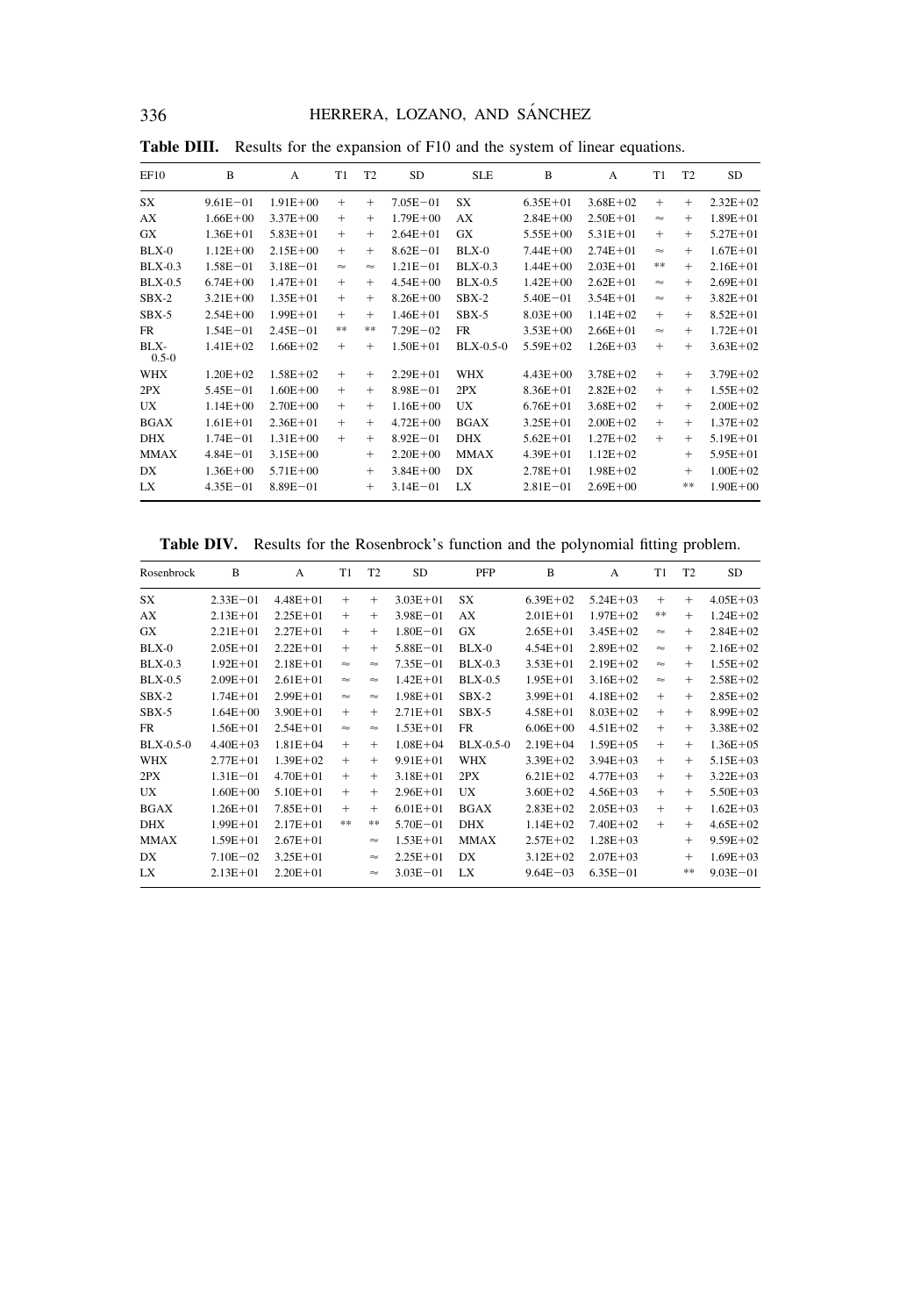#### REAL-CODED GENETIC ALGORITHMS 337

| <b>FMSPI</b>   | B            | A            | T1        | T <sub>2</sub> | <b>SD</b>    | Ackley      | B            | A             | T1  | T <sub>2</sub> | <b>SD</b>    |
|----------------|--------------|--------------|-----------|----------------|--------------|-------------|--------------|---------------|-----|----------------|--------------|
| SX             | $6.05E - 08$ | $1.15E + 01$ | $\approx$ | $\approx$      | $6.17E + 00$ | SX          | $1.86E - 04$ | $4.05E - 04$  | $+$ | $+$            | $1.32E - 04$ |
| AX             | $1.17E + 01$ | $2.14E + 01$ | $+$       | $+$            | $3.28E + 00$ | AX          | $2.43E - 04$ | $5.13E - 04$  | $+$ | $+$            | $1.93E - 04$ |
| <b>GX</b>      | $3.66E - 07$ | $1.85E + 01$ | $+$       | $+$            | $6.46E + 00$ | <b>GX</b>   | $2.77E - 04$ | $5.55E - 04$  | $+$ | $+$            | $1.69E - 04$ |
| $BLX-0$        | $1.14E + 01$ | $2.05E + 01$ | $+$       | $+$            | $4.05E + 00$ | $BLX-0$     | $2.19E - 04$ | $5.40E - 04$  | $+$ | $+$            | $2.45E - 04$ |
| $BLX-0.3$      | $9.65E - 13$ | $1.39E + 01$ | $+$       | $+$            | $6.75E + 00$ | $BLX-0.3$   | $1.45E - 05$ | $3.92E - 05$  | $+$ | $+$            | $1.52E - 05$ |
| <b>BLX-0.5</b> | $3.40E - 12$ | $1.50E + 01$ | $+$       | $+$            | $4.56E + 00$ | $BLX-0.5$   | $2.42E - 03$ | $1.02E - 02$  | $+$ | $+$            | $6.38E - 03$ |
| $SBX-2$        | $1.15E + 01$ | $1.79E + 01$ | $+$       | $+$            | $4.05E + 00$ | $SBX-2$     | $1.17E - 04$ | $2.27E - 04$  | $+$ | $+$            | $8.51E - 05$ |
| $SBX-5$        | $4.36E - 15$ | $1.08E + 01$ | $\approx$ | $\approx$      | $4.98E + 00$ | $SBX-5$     | $2.95E - 05$ | $9.26E - 05$  | $+$ | $+$            | $4.54E - 05$ |
| <b>FR</b>      | $2.84E - 15$ | $7.30E + 00$ | **        | **             | $6.67E + 00$ | <b>FR</b>   | $7.18E - 06$ | $1.81E - 0.5$ | $+$ | $+$            | $6.44E - 06$ |
| $BLX-0.5-0$    | $1.15E + 01$ | $2.30E + 01$ | $+$       | $+$            | $3.58E + 00$ | $BLX-0.5-0$ | $1.33E + 01$ | $1.65E + 01$  | $+$ | $+$            | $1.09E + 00$ |
| <b>WHX</b>     | $1.80E + 01$ | $2.37E + 01$ | $+$       | $+$            | $2.08E + 00$ | <b>WHX</b>  | $2.61E + 00$ | $4.28E + 00$  | $+$ | $+$            | $9.25E - 01$ |
| 2PX            | $8.71E - 09$ | $1.01E + 01$ | $\approx$ | $\approx$      | $7.79E + 00$ | 2PX         | $1.14E - 04$ | $2.54E - 04$  | $+$ | $+$            | $8.31E - 05$ |
| <b>UX</b>      | $1.15E - 07$ | $1.14E + 01$ | $\approx$ | $\approx$      | $6.63E + 00$ | UX.         | $1.88E - 04$ | $4.19E - 04$  | $+$ | $+$            | $1.52E - 04$ |
| <b>BGAX</b>    | $1.12E - 04$ | $1.20E + 01$ | $\approx$ | $\approx$      | $6.12E + 00$ | <b>BGAX</b> | $4.67E - 01$ | $8.73E - 01$  | $+$ | $+$            | $3.34E - 01$ |
| <b>DHX</b>     | $1.03E - 11$ | $1.64E + 01$ | $+$       | $+$            | $7.91E + 00$ | <b>DHX</b>  | $1.52E - 07$ | $3.81E - 07$  | **  | **             | $1.67E - 07$ |
| <b>MMAX</b>    | $1.05E - 06$ | $1.57E + 01$ |           | $+$            | $7.62E + 00$ | <b>MMAX</b> | $1.21E - 05$ | $2.87E - 0.5$ |     | $+$            | $1.41E - 05$ |
| DX             | $2.19E - 05$ | $1.42E + 01$ |           | $+$            | $7.58E + 00$ | DX          | $1.14E - 04$ | $3.78E - 04$  |     | $+$            | $1.61E - 04$ |
| LX             | $1.16E + 01$ | $2.06E + 01$ |           | $^{+}$         | $3.31E + 00$ | LX          | $3.62E - 05$ | $8.29E - 05$  |     | $^{+}$         | $2.75E - 05$ |
|                |              |              |           |                |              |             |              |               |     |                |              |

**Table DV.** Results for the FMS parameter identification and the Ackley's function.

**Table DVI.** Results for the Watson and Bohachevsky's functions.

| Watson      | B            | A            | T1        | T <sub>2</sub> | <b>SD</b>    | Bohachevsky | B            | A            | T <sub>1</sub> | T <sub>2</sub> | <b>SD</b>    |
|-------------|--------------|--------------|-----------|----------------|--------------|-------------|--------------|--------------|----------------|----------------|--------------|
| SX          | $1.10E + 00$ | $1.12E + 00$ | $\approx$ | $\approx$      | $2.57E - 02$ | <b>SX</b>   | $7.65E - 13$ | $1.15E - 11$ | $+$            | $+$            | $1.19E - 11$ |
| AX          | $1.11E + 00$ | $1.12E + 00$ | $+$       | $+$            | $8.41E - 03$ | AX          | $1.96E - 12$ | $2.29E - 11$ | $+$            | $+$            | $1.67E - 11$ |
| <b>GX</b>   | $1.11E + 00$ | $1.12E + 00$ | $+$       | $+$            | $1.55E - 02$ | <b>GX</b>   | $1.17E - 12$ | $2.19E - 11$ | $+$            | $+$            | $3.26E - 11$ |
| $BLX-0$     | $1.11E + 00$ | $1.11E + 00$ | $+$       | $+$            | $6.04E - 03$ | $BLX-0$     | $1.35E - 13$ | $2.29E - 11$ | $+$            | $+$            | $3.60E - 11$ |
| $BLX-0.3$   | $1.11E + 00$ | $1.11E + 00$ | $\approx$ | $+$            | $2.79E - 03$ | $BLX-0.3$   | $2.22E - 16$ | $7.52E - 14$ | $+$            | $+$            | $1.23E - 13$ |
| $BLX-0.5$   | $1.11E + 00$ | $1.16E + 00$ | $+$       | $+$            | $3.50E - 02$ | $BLX-0.5$   | $7.09E - 13$ | $7.84E - 12$ | $+$            | $+$            | $7.70E - 12$ |
| $SBX-2$     | $1.11E + 00$ | $1.37E + 00$ | $+$       | $+$            | $2.74E - 01$ | $SBX-2$     | $4.48E - 14$ | $1.74E - 12$ | $+$            | $+$            | $2.08E - 12$ |
| $SBX-5$     | $1.11E + 00$ | $1.13E + 00$ | $\approx$ | $\approx$      | $4.73E - 02$ | $SBX-5$     | $1.99E - 15$ | $1.91E - 13$ | $\approx$      | $\approx$      | $4.30E - 13$ |
| <b>FR</b>   | $1.11E + 00$ | $1.11E + 00$ | $\approx$ | $+$            | $1.09E - 02$ | <b>FR</b>   | $1.07E - 14$ | $7.33E - 14$ | $+$            | $+$            | $6.92E - 14$ |
| $BLX-0.5-0$ | $2.87E + 00$ | $1.16E + 01$ | $+$       | $+$            | $5.20E + 00$ | $BLX-0.5-0$ | $1.69E + 00$ | $8.02E + 00$ | $+$            | $+$            | $3.73E + 00$ |
| <b>WHX</b>  | $2.34E + 00$ | $8.54E + 00$ | $+$       | $+$            | $2.68E + 00$ | <b>WHX</b>  | $2.21E - 05$ | $7.32E - 01$ | $+$            | $+$            | $7.73E - 01$ |
| 2PX         | $1.11E + 00$ | $1.11E + 00$ | $\approx$ | $+$            | $1.22E - 02$ | 2PX         | $7.15E - 13$ | $4.44E - 12$ | $+$            | $+$            | $4.71E - 12$ |
| UX          | $1.11E + 00$ | $1.11E + 00$ | **        | $+$            | $3.11E - 03$ | <b>UX</b>   | $4.44E - 13$ | $2.22E - 11$ | $+$            | $+$            | $2.44E - 11$ |
| <b>BGAX</b> | $1.17E + 00$ | $1.31E + 00$ | $+$       | $+$            | $1.04E - 01$ | <b>BGAX</b> | $1.33E - 04$ | $6.55E - 04$ | $+$            | $+$            | $3.72E - 04$ |
| <b>DHX</b>  | $1.11E + 00$ | $1.11E + 00$ | $\approx$ | $+$            | $3.69E - 03$ | <b>DHX</b>  | $0.00E + 00$ | $0.00E + 00$ | **             | **             | $0.00E + 00$ |
| <b>MMAX</b> | $1.10E + 00$ | $1.10E + 00$ |           | **             | $4.62E - 05$ | <b>MMAX</b> | $0.00E + 00$ | $4.07E - 16$ |                | $\approx$      | $1.03E - 15$ |
| DX          | $1.10E + 00$ | $1.10E + 00$ |           | $^{+}$         | $1.41E - 04$ | DX          | $8.68E - 13$ | $1.12E - 11$ |                | $^{+}$         | $7.75E - 12$ |
| LX          | $1.11E + 00$ | $1.16E + 00$ |           | $+$            | $2.65E - 02$ | LX          | $1.55E - 15$ | $4.39E - 14$ |                | $+$            | $5.51E - 14$ |